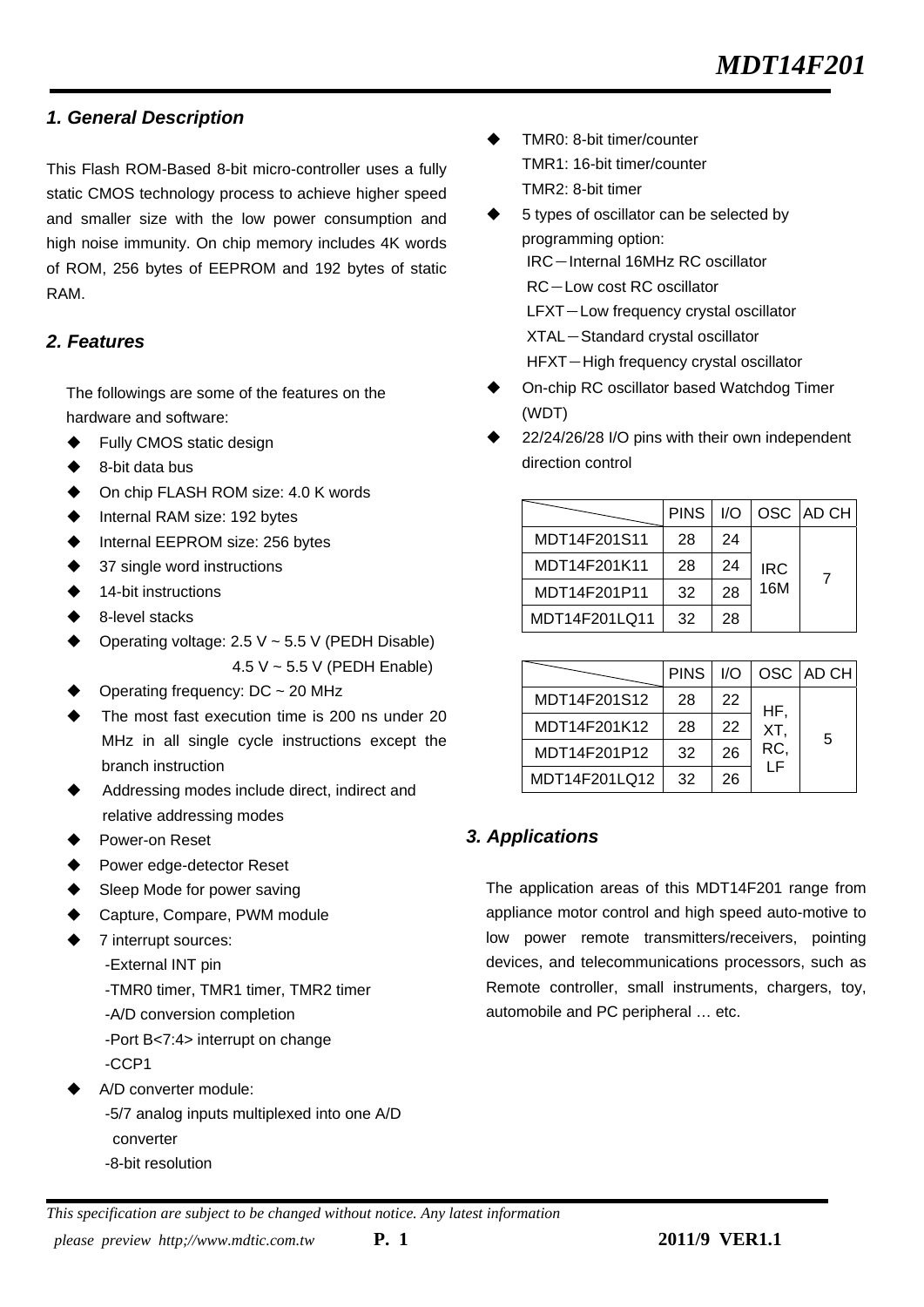## *4. Pin Assignment*

| PD <sub>2</sub>                   | 1                    | 32 | PD <sub>1</sub> |
|-----------------------------------|----------------------|----|-----------------|
| PD <sub>3</sub>                   | 2                    | 31 | PD <sub>0</sub> |
| /MCLR                             | 3                    | 30 | PB7             |
| PA0/AIC0                          | 4                    | 29 | PB <sub>6</sub> |
| PA <sub>1</sub> /AIC <sub>1</sub> | 5                    | 28 | PB <sub>5</sub> |
| PA2/AIC2                          | 6                    | 27 | PB4             |
| PA3/AIC3/Vref                     | 7                    | 26 | PB <sub>3</sub> |
| PA4/T0CKI                         | 8                    | 25 | PB <sub>2</sub> |
| PA5/AIC4                          | 9                    | 24 | PB <sub>1</sub> |
| <b>VSS</b>                        | 10                   | 23 | PB0/INT         |
| PA6/AIC5                          | 11                   | 22 | VDD             |
| PA7/AIC6                          | 12                   | 21 | <b>VSS</b>      |
| PC0/T1OSO/T1CKI                   | 13                   | 20 | PC7             |
| PC1/T1OSI                         | 14                   | 19 | PC <sub>6</sub> |
| PC2/CCP                           | 15                   | 18 | PC <sub>5</sub> |
| PC <sub>3</sub>                   | 16                   | 17 | PC4             |
|                                   | <b>CONDIJ (DDID)</b> |    |                 |

MDT14F201P11 (PDIP)

| 1                  | 28 | PB7                   |
|--------------------|----|-----------------------|
| 2                  | 27 | PB <sub>6</sub>       |
| 3                  | 26 | PB <sub>5</sub>       |
| 4                  | 25 | PB4                   |
| 5                  | 24 | PB <sub>3</sub>       |
| 6                  | 23 | PB <sub>2</sub>       |
| 7                  | 22 | PB1                   |
| 8                  | 21 | PB0/INT               |
| 9                  | 20 | VDD                   |
| 10                 | 19 | <b>VSS</b>            |
| 11                 | 18 | PC7                   |
| 12                 | 17 | PC <sub>6</sub>       |
| 13                 | 16 | PC <sub>5</sub>       |
| 14                 | 15 | PC4                   |
|                    |    |                       |
| MDT14F201S11 (SOP) |    |                       |
|                    |    | MDT14F201K11 (SKINNY) |

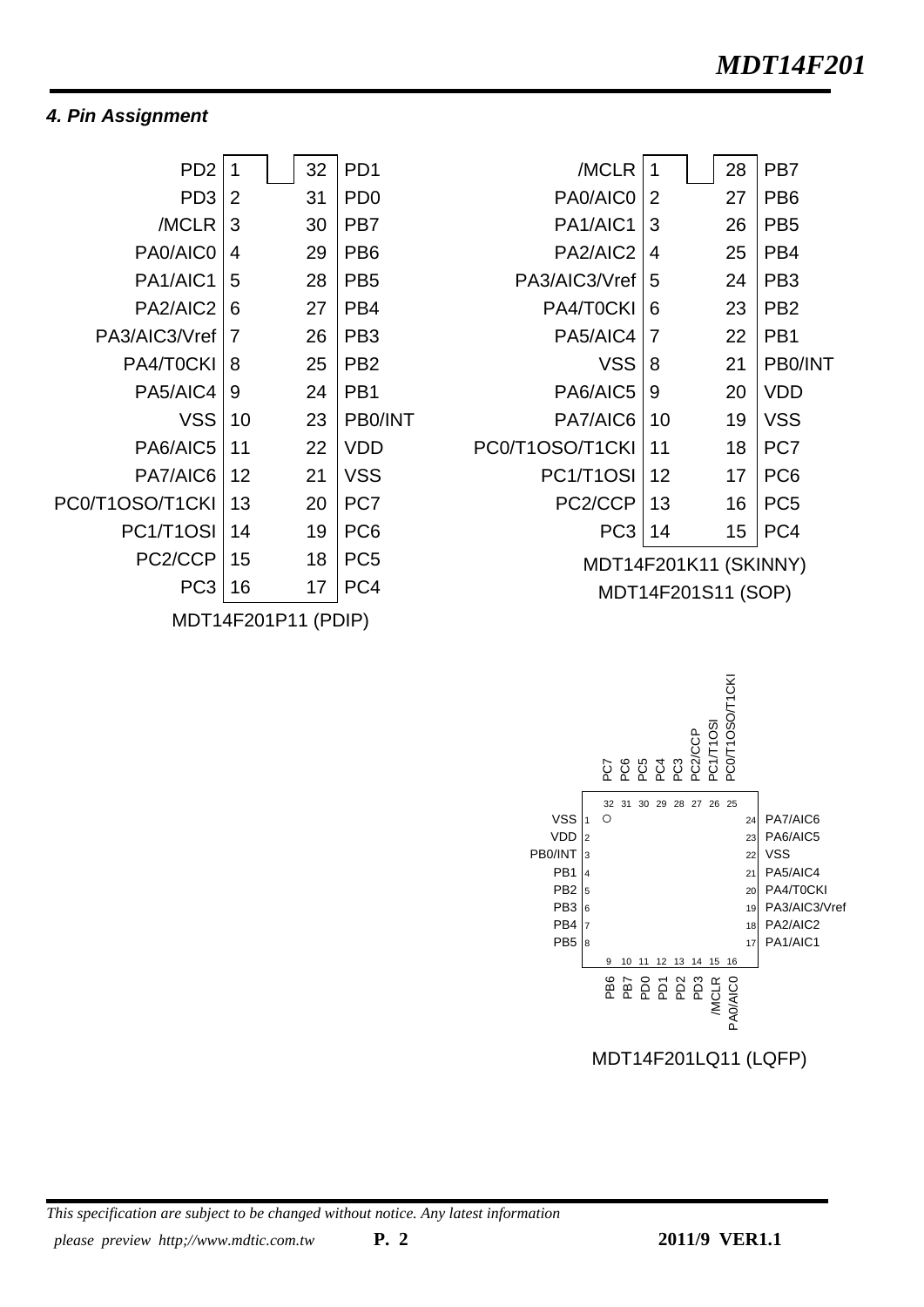| /MCLR                 | 1                  | 28 | PB7             |
|-----------------------|--------------------|----|-----------------|
| PA0/AIC0              | $\overline{2}$     | 27 | PB <sub>6</sub> |
| PA1/AIC1              | 3                  | 26 | PB <sub>5</sub> |
| PA2/AIC2              | 4                  | 25 | PB <sub>4</sub> |
| PA3/AIC3/Vref         | 5                  | 24 | PB <sub>3</sub> |
| PA4/T0CKI             | 6                  | 23 | PB <sub>2</sub> |
| PA5/AIC4              | 7                  | 22 | PB <sub>1</sub> |
| VSS                   | 8                  | 21 | PB0/INT         |
| OSC <sub>1</sub>      | 9                  | 20 | VDD             |
| OSC <sub>2</sub>      | 10                 | 19 | VSS             |
| PC0/T1OSO/T1CKI       | 11                 | 18 | PC7             |
| PC1/T1OSI             | 12                 | 17 | PC <sub>6</sub> |
| PC2/CCP               | 13                 | 16 | PC <sub>5</sub> |
| PC <sub>3</sub>       | 14                 | 15 | PC4             |
| MDT14F201K12 (SKINNY) |                    |    |                 |
|                       | MDT14F201S12 (SOP) |    |                 |
|                       |                    |    |                 |

| P <sub>D</sub> <sub>2</sub>       | 1                   | 32 | PD <sub>1</sub> |
|-----------------------------------|---------------------|----|-----------------|
| PD <sub>3</sub>                   | 2                   | 31 | PD <sub>0</sub> |
| /MCLR                             | 3                   | 30 | PB7             |
| PA0/AIC0                          | 4                   | 29 | PB <sub>6</sub> |
| PA <sub>1</sub> /AIC <sub>1</sub> | 5                   | 28 | PB <sub>5</sub> |
| PA2/AIC2                          | 6                   | 27 | PB4             |
| PA3/AIC3/Vref                     | 7                   | 26 | PB3             |
| PA4/T0CKI                         | 8                   | 25 | PB <sub>2</sub> |
| PA5/AIC4                          | 9                   | 24 | PB <sub>1</sub> |
| <b>VSS</b>                        | 10                  | 23 | PB0/INT         |
| OSC <sub>1</sub>                  | 11                  | 22 | VDD             |
| OSC2                              | 12                  | 21 | VSS             |
| PC0/T1OSO/T1CKI                   | 13                  | 20 | PC7             |
| PC1/T1OSI                         | 14                  | 19 | PC <sub>6</sub> |
| PC2/CCP                           | 15                  | 18 | PC <sub>5</sub> |
| PC <sub>3</sub>                   | 16                  | 17 | PC4             |
|                                   | MDT14F201P12 (PDIP) |    |                 |



*This specification are subject to be changed without notice. Any latest information please preview http;//www.mdtic.com.tw* **P. 3 2011/9 VER1.1**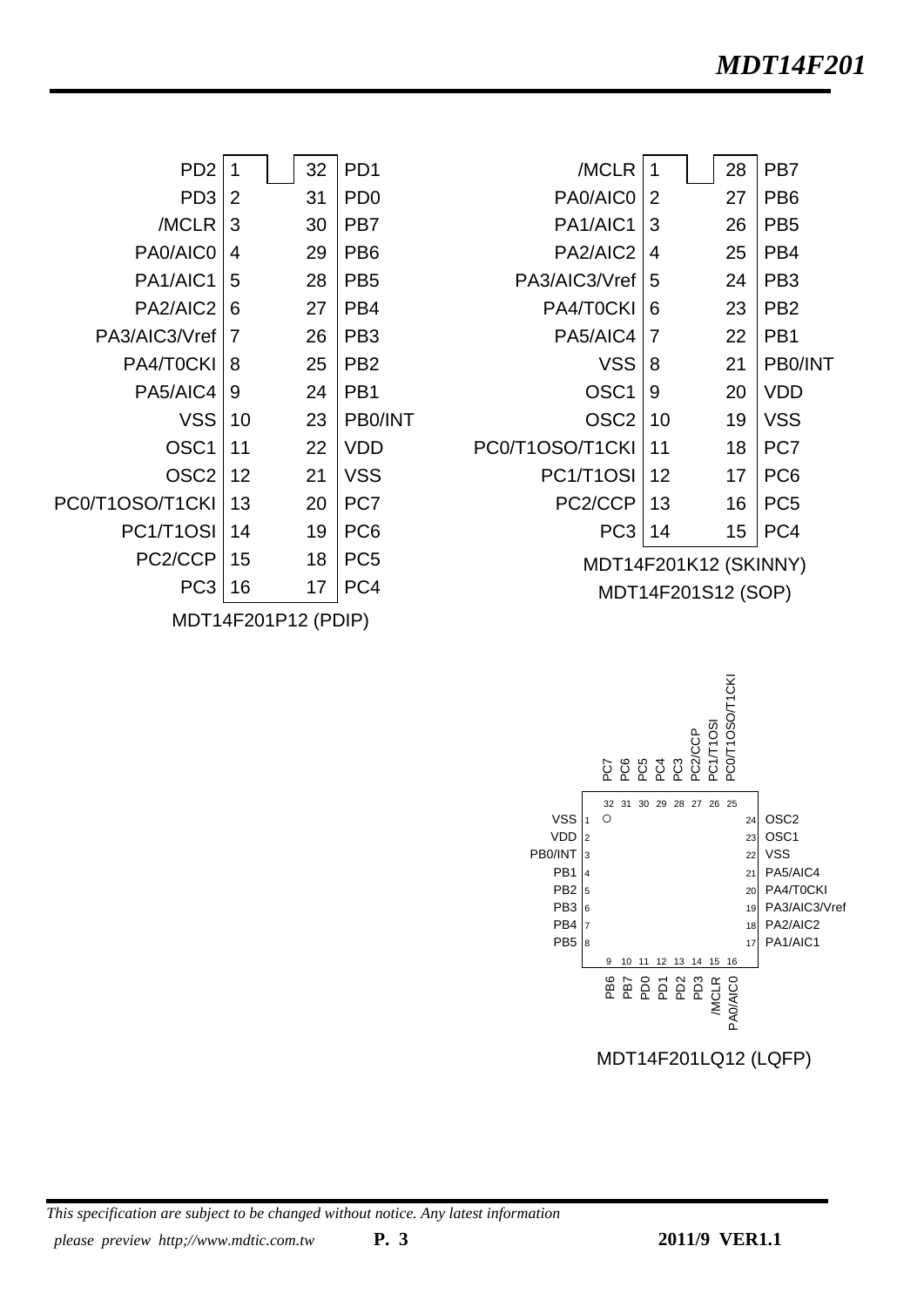# *5. Pin Function Description*

| <b>Pin Name</b> | I/O    | <b>Function Description</b>                                        |  |
|-----------------|--------|--------------------------------------------------------------------|--|
| PA0~PA3, PA5    | I/O    | Port A, TTL input level / Analog input channel                     |  |
| PA4             | I/O    | PA4, Schmitt Trigger input levels, Open drain output               |  |
| PB0~PB7         | I/O    | Port B, TTL input level / PB0: External interrupt input            |  |
|                 |        | PB4~PB7: Interrupt on pin change                                   |  |
| PC0~PC7         | I/O    | Port C, Schmitt Trigger input levels                               |  |
| $PD0-3$         | I/O    | Port D, Schmitt Trigger input levels                               |  |
| /MCLR           |        | Master Clear, Schmitt Trigger input levels                         |  |
| OSC1/CLKIN/PA6  | I, I/O | Oscillator Input / external clock input. PA6/ Analog input channel |  |
|                 |        | in IRC mode.                                                       |  |
| OSC2/CLKOUT/PA7 | O, I/O | Oscillator Output / in RC mode, the CLKOUT pin has 1/4             |  |
|                 |        | frequency of CLKIN. PA7/ Analog input channel in IRC mode.         |  |
| <b>VDD</b>      |        | Power supply                                                       |  |
| VSS             |        | Ground                                                             |  |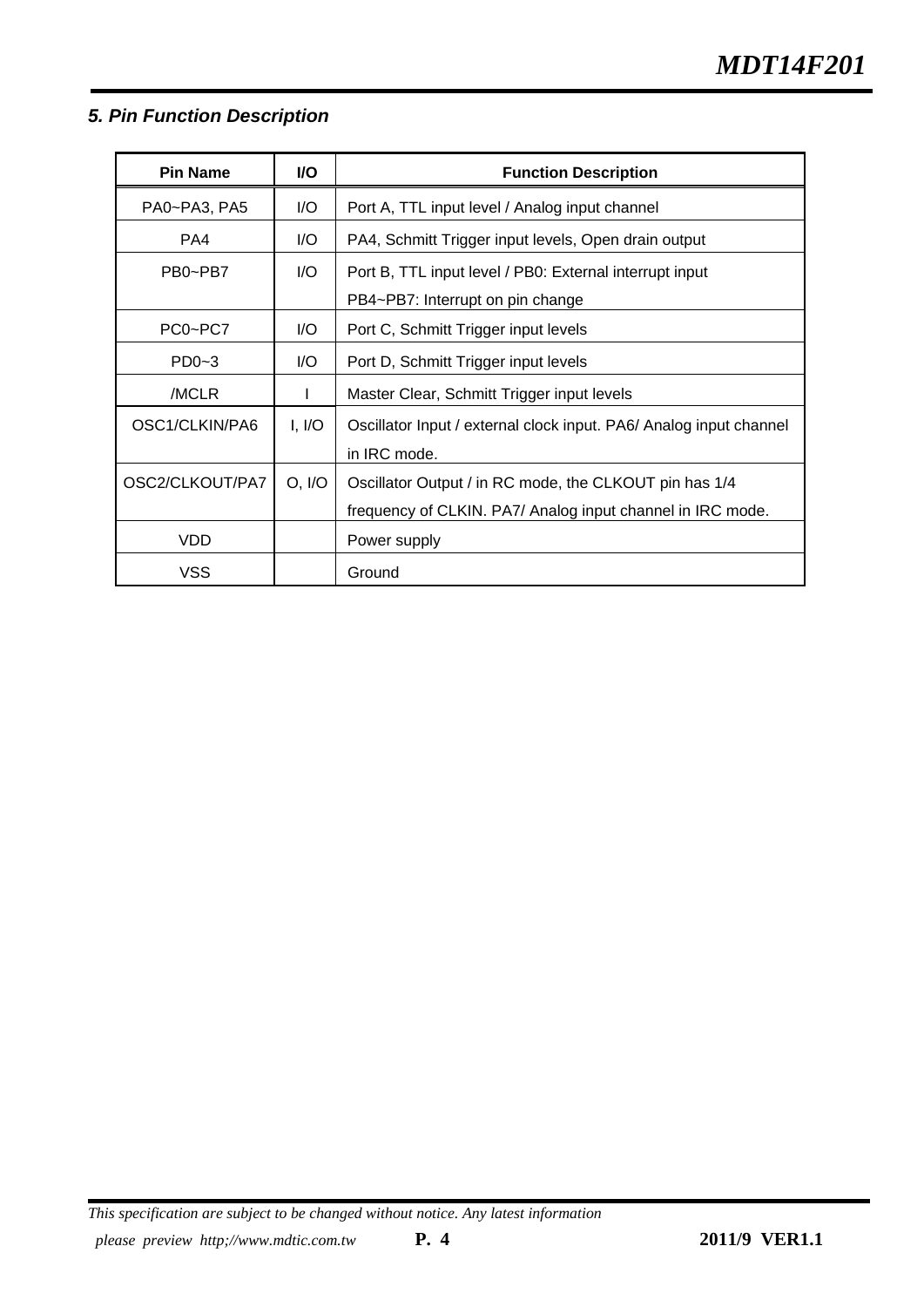# *6. Memory Map*

(A) Register Map

| <b>Address</b> | <b>Description</b>          | <b>Address</b> | <b>Description</b>          |
|----------------|-----------------------------|----------------|-----------------------------|
| <b>BANK0</b>   |                             | <b>BANK1</b>   |                             |
| $00\,$         | <b>IAR</b>                  | 80             | <b>IAR</b>                  |
| 01             | <b>RTCC</b>                 | 81             | <b>TMR</b>                  |
| 02             | <b>PCL</b>                  | 82             | <b>PCL</b>                  |
| 03             | <b>STATUS</b>               | 83             | <b>STATUS</b>               |
| 04             | <b>MSR</b>                  | 84             | <b>MSR</b>                  |
| 05             | Port A                      | 85             | CPIO A                      |
| 06             | Port B                      | 86             | CPIO B                      |
| 07             | Port C                      | 87             | CPIO <sub>C</sub>           |
| 08             | Port D                      | 88             | CPIO D                      |
| 09             | <b>TTLCTL0</b>              | 89             | <b>TTLCTL1</b>              |
| 0A             | <b>PCHLAT</b>               | 8A             |                             |
| 0B             | <b>INTS</b>                 | 8B             | $\overline{\phantom{0}}$    |
| OC             | PIFB1                       | 8C             | PIEB1                       |
| 0D             | $\blacksquare$              | 8D             | $\overline{\phantom{0}}$    |
| 0E             | TMR1L                       | 8E             | <b>PSTA</b>                 |
| 0F             | TMR1H                       | 8F             | <b>PAPHR</b>                |
| 10             | T1STA                       | 90             | <b>PBPHR</b>                |
| 11             | TMR <sub>2</sub>            | 91             | $\overline{\phantom{0}}$    |
| 12             | T <sub>2</sub> STA          | 92             | T2PER                       |
| 13             | <b>DBCTL</b>                | 93             |                             |
| 14             |                             | 94             | ٠                           |
| 15             | CCP1L                       | 95             | <b>PCPHR</b>                |
| 16             | CCP1H                       | 96             | <b>PDPHR</b>                |
| 17             | <b>CCP1CTL</b>              | 97             |                             |
| 18             |                             | 98             |                             |
| 19             |                             | 99             |                             |
| 1A             |                             | <b>9A</b>      | <b>EEDATA</b>               |
| 1B             |                             | 9B             | <b>EEADR</b>                |
| 1C             |                             | 9C             | EECON1                      |
| 1D             |                             | 9D             | EECON2                      |
| 1E             | <b>ADRES</b>                | 9E             | <b>ADRES</b>                |
| 1F             | ADS0                        | 9F             | ADS1                        |
| $20 - 7F$      | General purpose<br>register | A0~FF          | General purpose<br>register |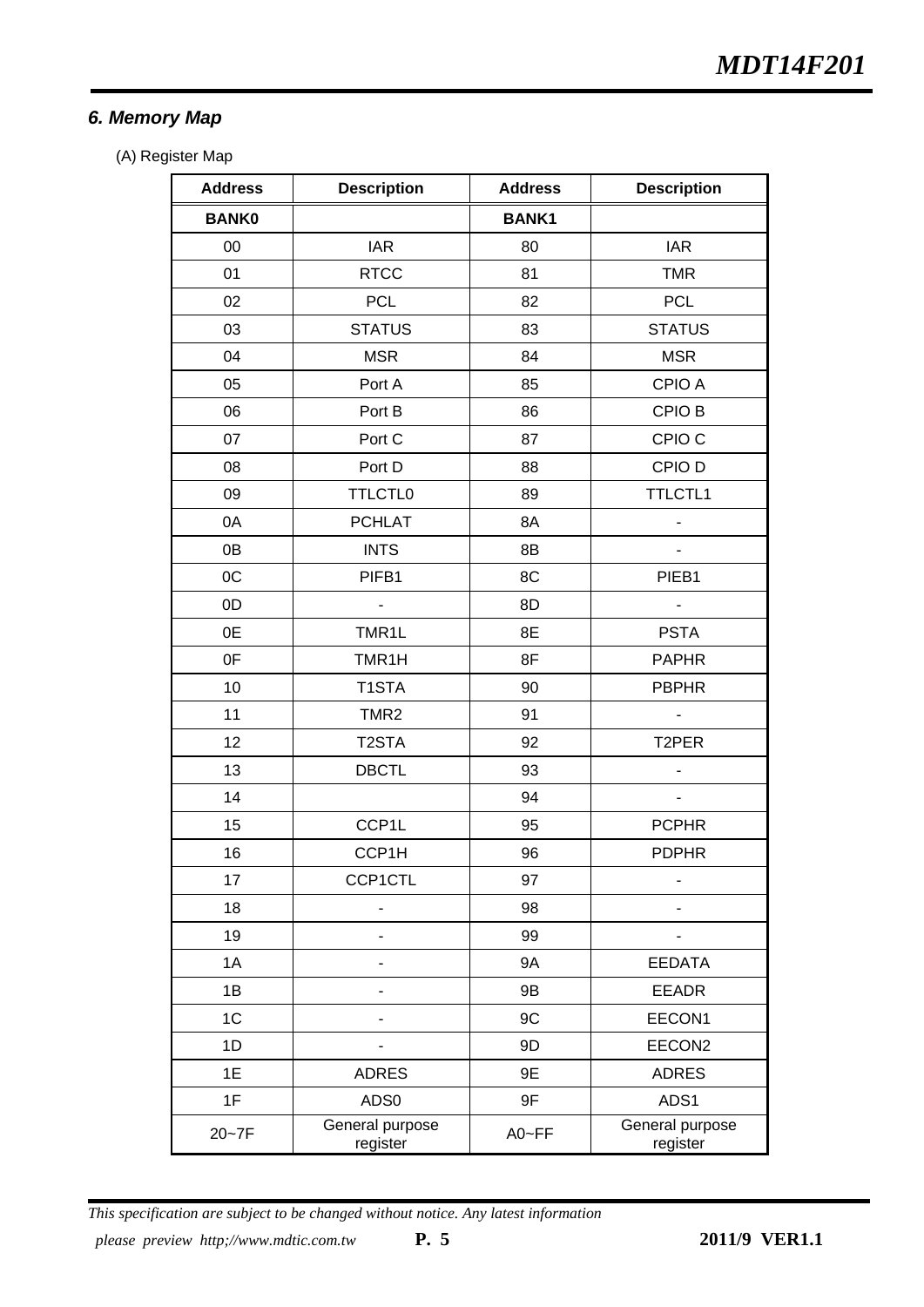- (1) IAR (Indirect Address Register): R00
- (2) RTCC (Real Time Counter/Counter Register): R01
- (3) PC (Program Counter): R02, R0A



(4) STATUS (Status register): R03

| <b>Bit</b> | Symbol           | <b>Function</b>                                                      |
|------------|------------------|----------------------------------------------------------------------|
| $\Omega$   | C                | Carry bit                                                            |
|            | HC               | Half Carry bit                                                       |
| 2          | Z                | Zero bit                                                             |
| 3          | /PF              | Power down bit                                                       |
| 4          | /TF              | WDT timer overflow bit                                               |
| 5          | RB <sub>S0</sub> | Register Bank select bit<br>0: 00h~7Fh (Bank0)<br>1: 80h~FFh (Bank1) |
| $7 - 6$    |                  | General purpose bit                                                  |

(5) MSR (Memory Bank Select Register): R04

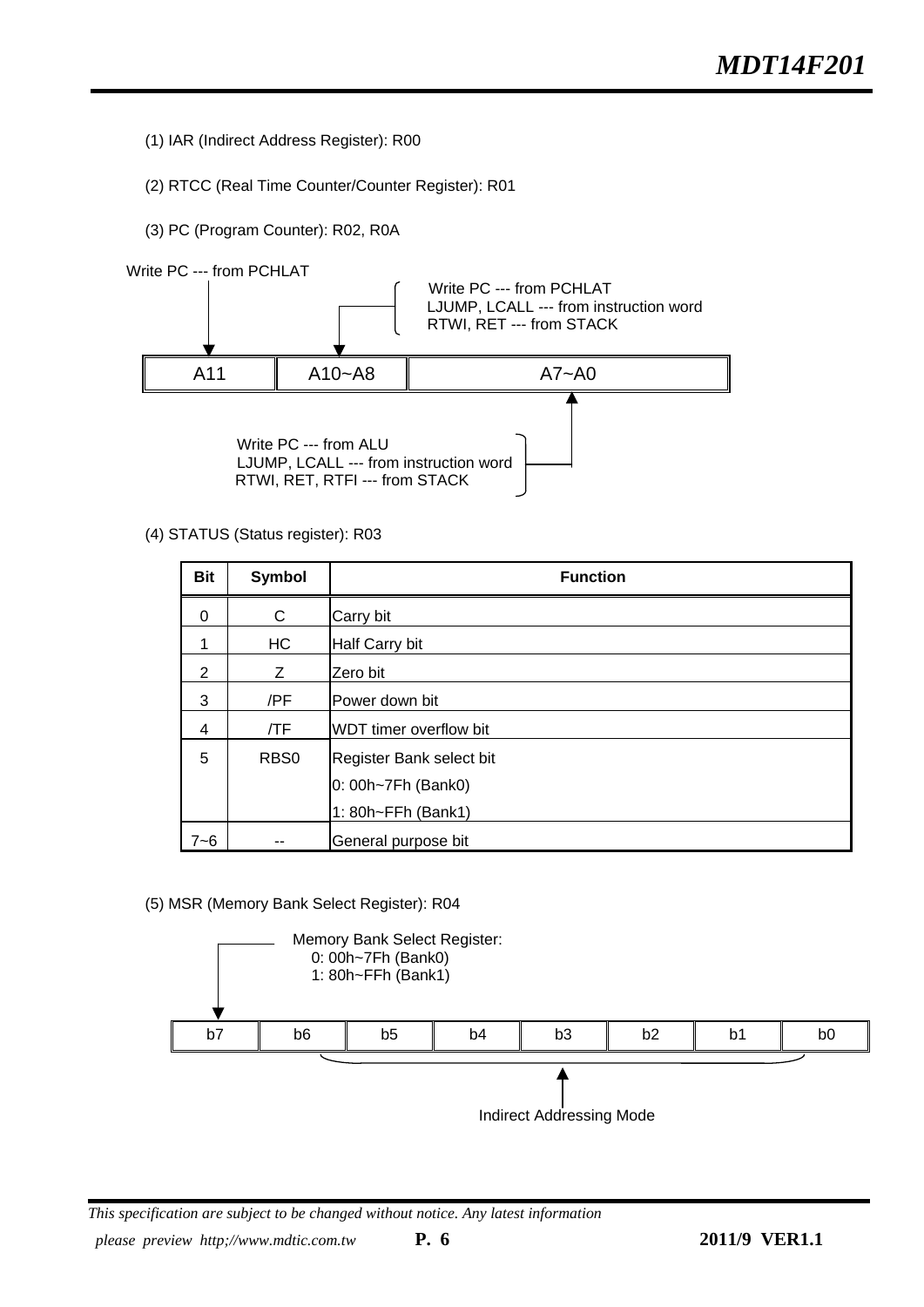(6) PORT A: R05 PA5~PA0, I/O Register

(7) PORT B: R06 PB7~PB0, I/O Register

(8) PORT C: R07 PC7~PC0, I/O Register

(9) PORT D:R08 PD3~PD0, I/O Register

(10) TTLCTL0: R09

| <b>Bit</b>     | Symbol              | <b>Function</b>                                                           |
|----------------|---------------------|---------------------------------------------------------------------------|
| $\Omega$       | PB1OUT              | PB1OUT in TTL MODE circuit                                                |
|                | PC <sub>2</sub> OUT | PC2OUT in TTL MODE circuit                                                |
| 2              | <b>EABS</b>         | <b>IEABS</b> function enable                                              |
| 3              | <b>LSOUTS</b>       | Low side output active selection                                          |
| $\overline{4}$ | <b>HSOUTS</b>       | High side output active selection                                         |
| $7 - 5$        | PRSCLL2~0           | Low side Delay time set<br>$000:0$ clock<br>001:1 clock<br>111 : 7 clocks |

(11) PCHLAT: R0A

#### (12) INTS (Interrupt Status Register): R0B

| <b>Bit</b>     | <b>Symbol</b> | <b>Function</b>                                               |
|----------------|---------------|---------------------------------------------------------------|
| $\Omega$       | <b>RBIF</b>   | PORT B change interrupt flag, Set when PB <7:4> inputs change |
| 1              | <b>INTF</b>   | Set when INT interrupt occurs                                 |
| 2              | TIF.          | Set when TMR0 overflows                                       |
| 3              | <b>RBIE</b>   | 0: Disable PB change interrupt                                |
|                |               | 1: Enable PB change interrupt                                 |
| 4              | <b>INTS</b>   | 0: Disable INT interrupt                                      |
|                |               | 1: Enable INT interrupt                                       |
| 5              | <b>TIS</b>    | 0: Disable TMR0 interrupt                                     |
|                |               | 1: Enable TMR0 interrupt                                      |
| 6              | <b>PEIE</b>   | 0: Disable all peripheral interrupt                           |
|                |               | 1: Enable all peripheral interrupt                            |
| $\overline{7}$ | <b>GIS</b>    | 0: Disable global interrupt                                   |
|                |               | 1: Enable global interrupt                                    |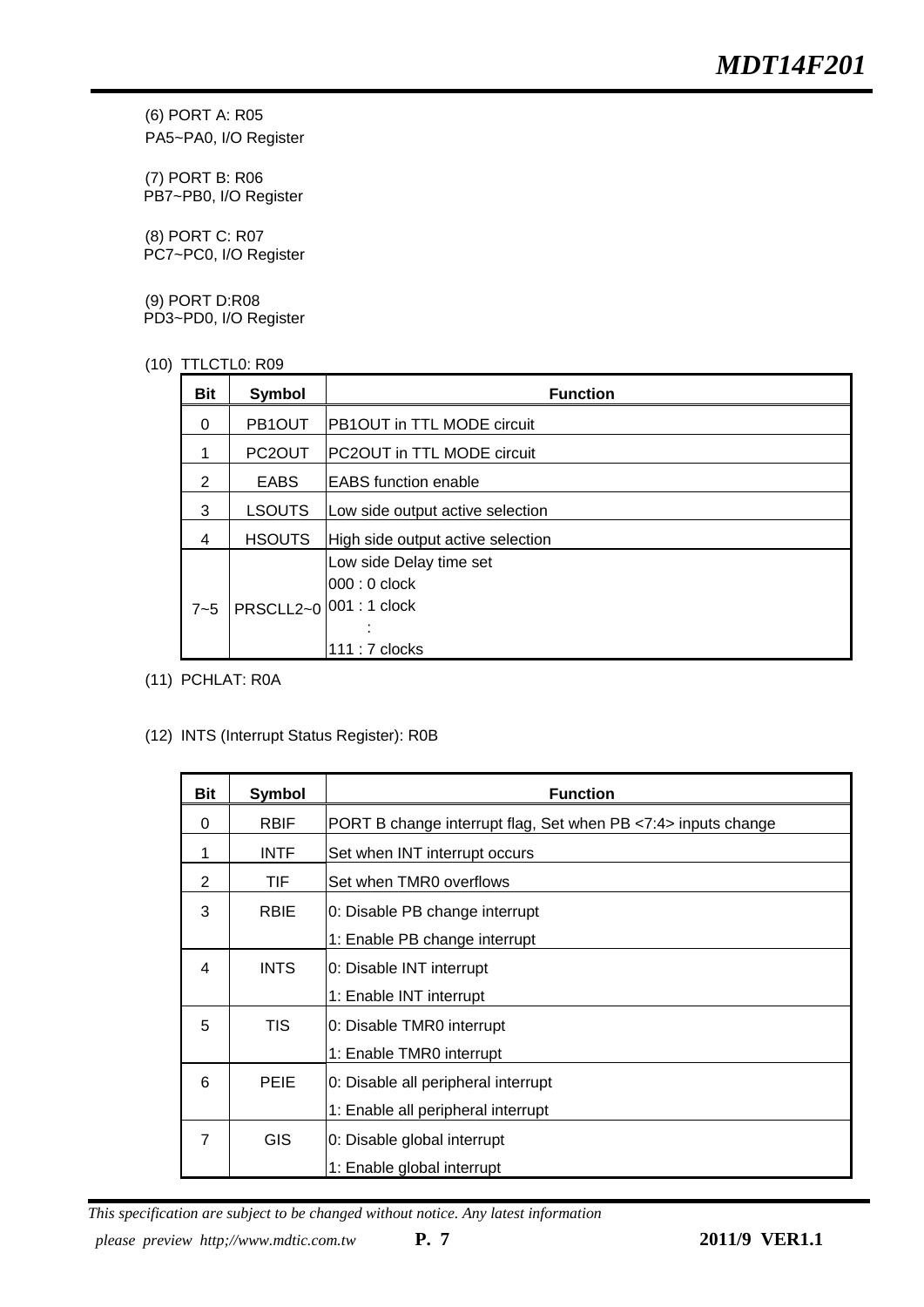(13) PIFB1 (Peripheral Interrupt Flag Bit): R0C

| <b>Bit</b>    | <b>Symbol</b> | <b>Function</b>                     |
|---------------|---------------|-------------------------------------|
| 0             | TMR1IF        | TMR1 interrupt flag                 |
|               |               | 0: TMR1 did not overflow            |
|               |               | 1: TMR1 overflowed                  |
| 1             | TMR2IF        | TMR2 interrupt flag                 |
|               |               | 0: No TMR2 to T2PER match occurred  |
|               |               | 1: TMR2 to T2PER match occurred     |
| $\mathcal{P}$ | CCP1IF        | CCP1 interrupt flag                 |
|               |               | 0: No TMR1 capture/compare occurred |
|               |               | 1: A TMR1 capture/compare occurred  |
| $5 - 3$       |               | Unimplemented                       |
| 6             | <b>ADIF</b>   | A/D interrupt flag                  |
|               |               | 0: A/D conversion is not complete   |
|               |               | 1: A/D conversion completed         |
| 7             |               | Unimplemented                       |

(14) TMR1L: R0E

The LSB of the 16-bit TMR1

(15) TMR1H: R0F

The MSB of the 16-bit TMR1

(16) T1STA: R10

| Bit      | Symbol              | <b>Function</b>                      |  |  |  |  |  |  |
|----------|---------------------|--------------------------------------|--|--|--|--|--|--|
| $\Omega$ | TMR <sub>1</sub> ON | 0: Stop TMR1                         |  |  |  |  |  |  |
|          |                     | 1: Enable TMR1                       |  |  |  |  |  |  |
| 1        |                     | TMR1CLK   0: Internal clock (Fosc/4) |  |  |  |  |  |  |
|          |                     | 1: External clock from pin PC0       |  |  |  |  |  |  |
| 2        | /T1SYNC             | $TMR1CLK = 1$                        |  |  |  |  |  |  |
|          |                     | 0: Synchronize external clock        |  |  |  |  |  |  |
|          |                     | 1: Do not synchronize external clock |  |  |  |  |  |  |
|          |                     | $TMR1CLK = 0$                        |  |  |  |  |  |  |
|          |                     | This bit is ignored                  |  |  |  |  |  |  |
| 3        | T1OSCEN             | 0: TMR1 Oscillator is shut off       |  |  |  |  |  |  |
|          |                     | 1: TMR1 Oscillator is enable         |  |  |  |  |  |  |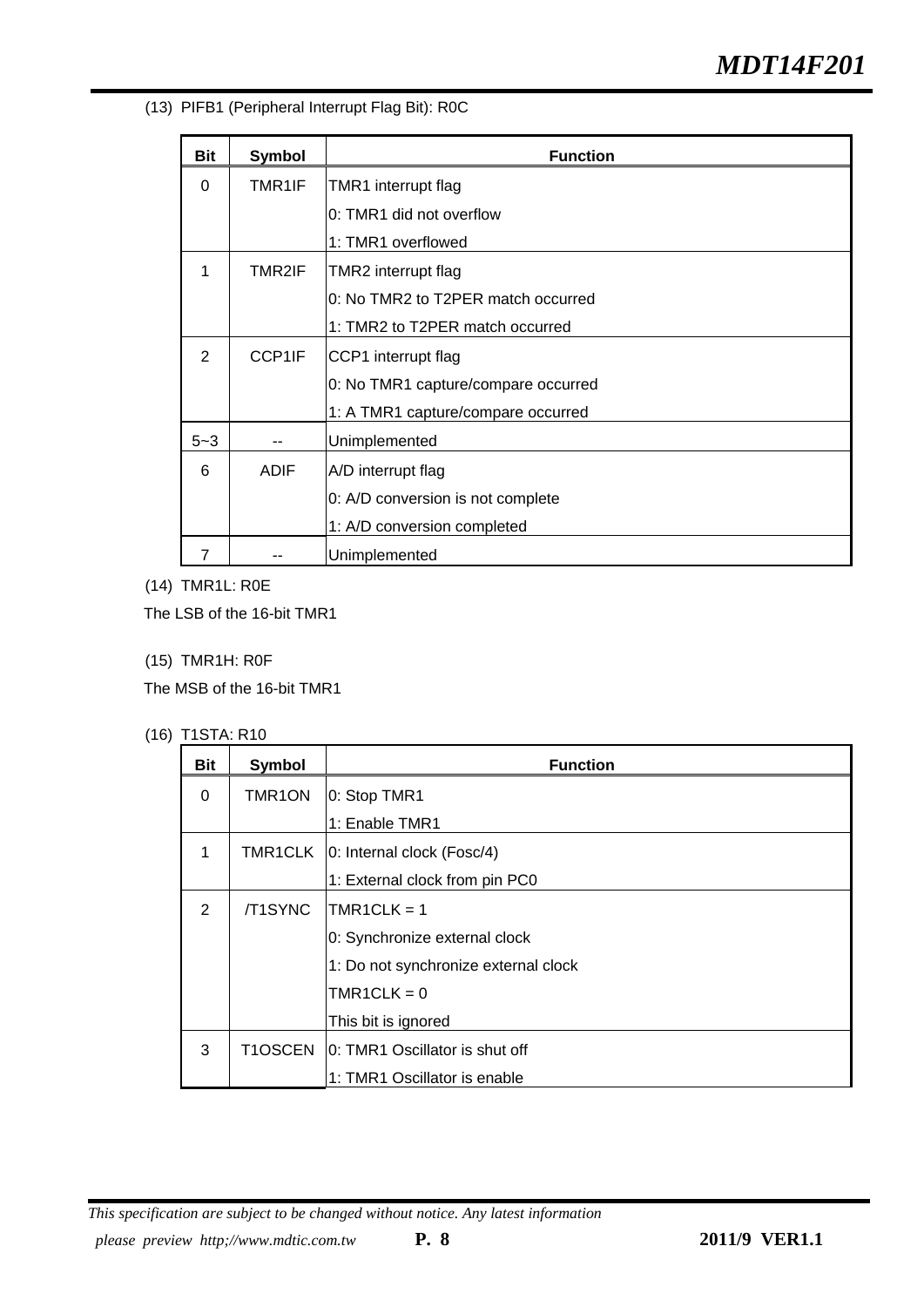| <b>Bit</b> | Symbol     | <b>Function</b>                     |
|------------|------------|-------------------------------------|
| $5 - 4$    |            | T1CKPS1 $ 1 1 = 1:8$ Prescale value |
|            | $\tilde{}$ | $10 = 1:4$ Prescale value           |
|            |            | T1CKPS0 $ 01 = 1:2$ Prescale value  |
|            |            | $ 0 0 = 1:1$ Prescale value         |
| '~6        | --         | Unimplemented                       |

(17) TMR2: R11

TMR2 register

(18) T2STA: R12

| <b>Bit</b> | Symbol                    | <b>Function</b>          |
|------------|---------------------------|--------------------------|
| $1 - 0$    | T2CKPS1                   | $ 0 0 $ = Prescaler is 1 |
|            | $\widetilde{\phantom{m}}$ | $ 0 1 $ = Prescaler is 4 |
|            | T2CKPS0                   | $1 x =$ Prescaler is 16  |
| 2          | TMR2ON                    | $ 0:TMR2$ is off         |
|            |                           | 1: TMR2 is on            |
| $7 - 3$    | --                        | Unimplemented            |

(19) DBCTL: R13

PB0 input de-bounce control register

| <b>Bit</b> | Symbol             | <b>Function</b>                                         |  |  |  |  |
|------------|--------------------|---------------------------------------------------------|--|--|--|--|
| 0          | <b>DBEN</b>        | 0: Disable PB0 input de-bounce                          |  |  |  |  |
|            |                    | 1: Enable PB0 input de-bounce                           |  |  |  |  |
| $4 - 1$    | DEBNL3             | Low pulse de-bounce control                             |  |  |  |  |
|            |                    | llf Fosc=16MHz.                                         |  |  |  |  |
|            | DEBNL <sub>0</sub> | detect pulse 0000:0uS, 0001:1uS, 0010:2uS, ~, 1111:15uS |  |  |  |  |
| $7 - 5$    | DEBNH <sub>2</sub> | How pulse de-bounce control                             |  |  |  |  |
|            |                    | llf Fosc=16MHz.                                         |  |  |  |  |
|            | DEBNH <sub>0</sub> | detect pulse 000:0uS, 001:1uS, 010:2uS, ~, 111:7uS      |  |  |  |  |

(20) CCP1L: R15

Capture/Compare/PWM LSB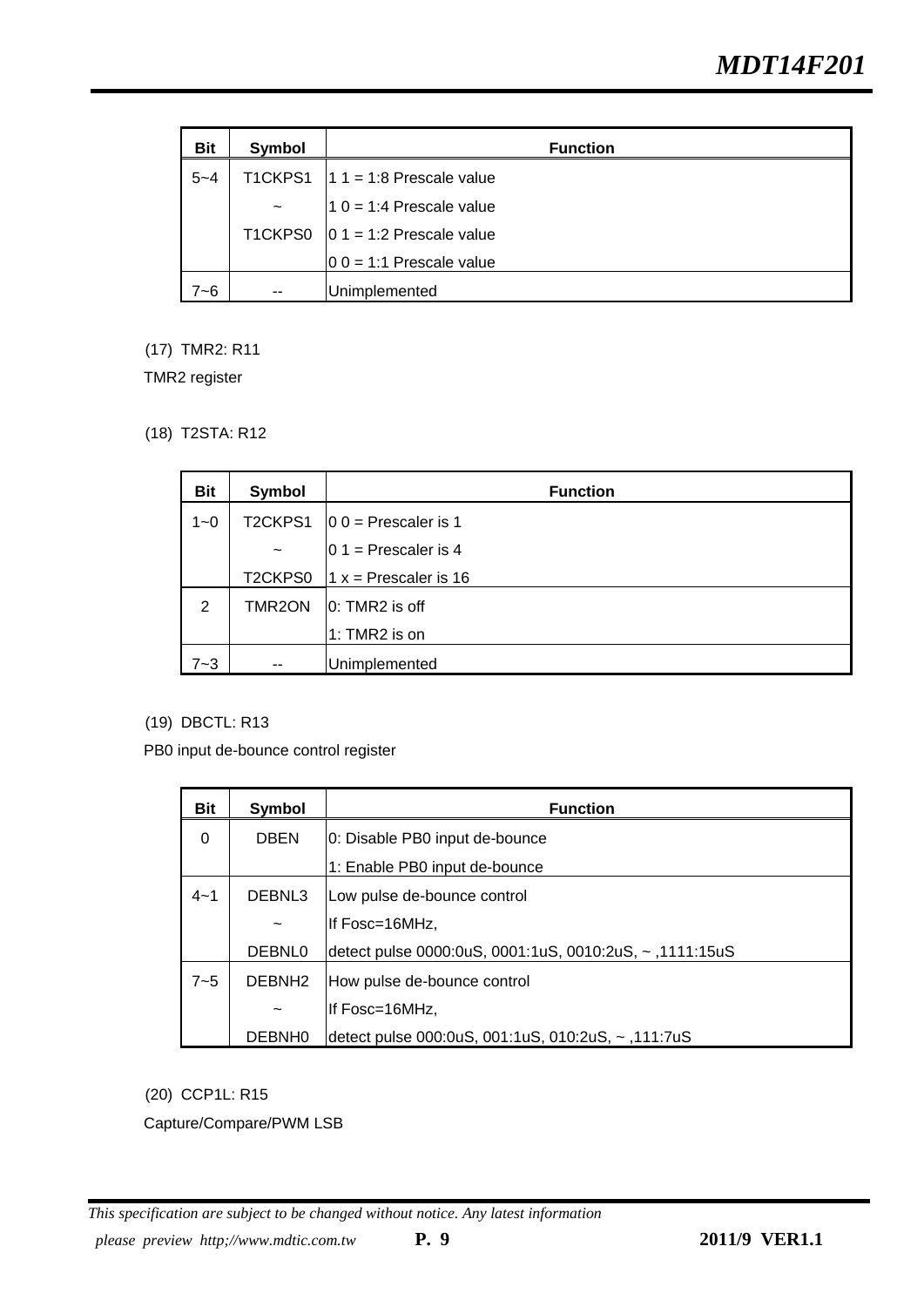#### (21) CCP1H: R16

Capture/Compare/PWM MSB

#### (22) CCP1CTL: R17

| Bit     | Symbol  | <b>Function</b>                                              |  |  |  |  |  |
|---------|---------|--------------------------------------------------------------|--|--|--|--|--|
| $3 - 0$ | CCP1M3  | l0  0  0  0: CCP1 off                                        |  |  |  |  |  |
|         |         | 0 1 0 0: Capture1 mode, every falling edge                   |  |  |  |  |  |
|         | CCP1M0  | 0 1 0 1: Capture1 mode, every rising edge                    |  |  |  |  |  |
|         |         | 0 1 1 0: Capture1 mode, every $4th$ rising edge              |  |  |  |  |  |
|         |         | 0 1 1 1: Capture1 mode, every $16th$ rising edge             |  |  |  |  |  |
|         |         | 1 0 0 0: Compare1 mode, set output on match                  |  |  |  |  |  |
|         |         | 1001: Compare1 mode, clear output on match                   |  |  |  |  |  |
|         |         | 1 0 1 0: Compare1 mode, generate software interrupt on match |  |  |  |  |  |
|         |         | 1011: Compare1 mode, trigger special event                   |  |  |  |  |  |
|         |         | 1 1 x x: PWM1 mode                                           |  |  |  |  |  |
| $5 - 4$ | PWM1LSB | These bits are the two LSBs of the PWM1 duty cycle           |  |  |  |  |  |
| 7~6     |         | Unimplemented                                                |  |  |  |  |  |

(23) ADRES: R1E

A/D result register

(24) ADS0 ( A/D Status Register ): R1F

| <b>Bit</b> | Symbol       | <b>Function</b>                                                       |  |  |  |  |  |  |
|------------|--------------|-----------------------------------------------------------------------|--|--|--|--|--|--|
| $\Omega$   | <b>ADRUN</b> | 0: A/D converter module is shut off and consumes no operating current |  |  |  |  |  |  |
|            |              | 1: A/D converter module is operating                                  |  |  |  |  |  |  |
|            |              | Unimplemented                                                         |  |  |  |  |  |  |
| 2          |              | GO/DONEB 0: A/D conversion not in progress                            |  |  |  |  |  |  |
|            |              | 1: A/D conversion in progress                                         |  |  |  |  |  |  |
| $5 - 3$    | $CHS2-0$     | 001: AIC1  010: AIC2  011: AIC3<br>1000: AICO<br>100: AIC4            |  |  |  |  |  |  |
|            |              | 101: AIC5 110: AIC6                                                   |  |  |  |  |  |  |
| 7~6        | ASCS1-0      | 00: fosc/2 01: fosc/8 10: fosc/32 (*Note1)<br>11: f RC (*Note2)       |  |  |  |  |  |  |

\*Note1: for HF or IRC

\*Note2: determined by OSC mode, HF: fosc/32, XT: fosc/8, RC: fosc/2, LF: fosc/2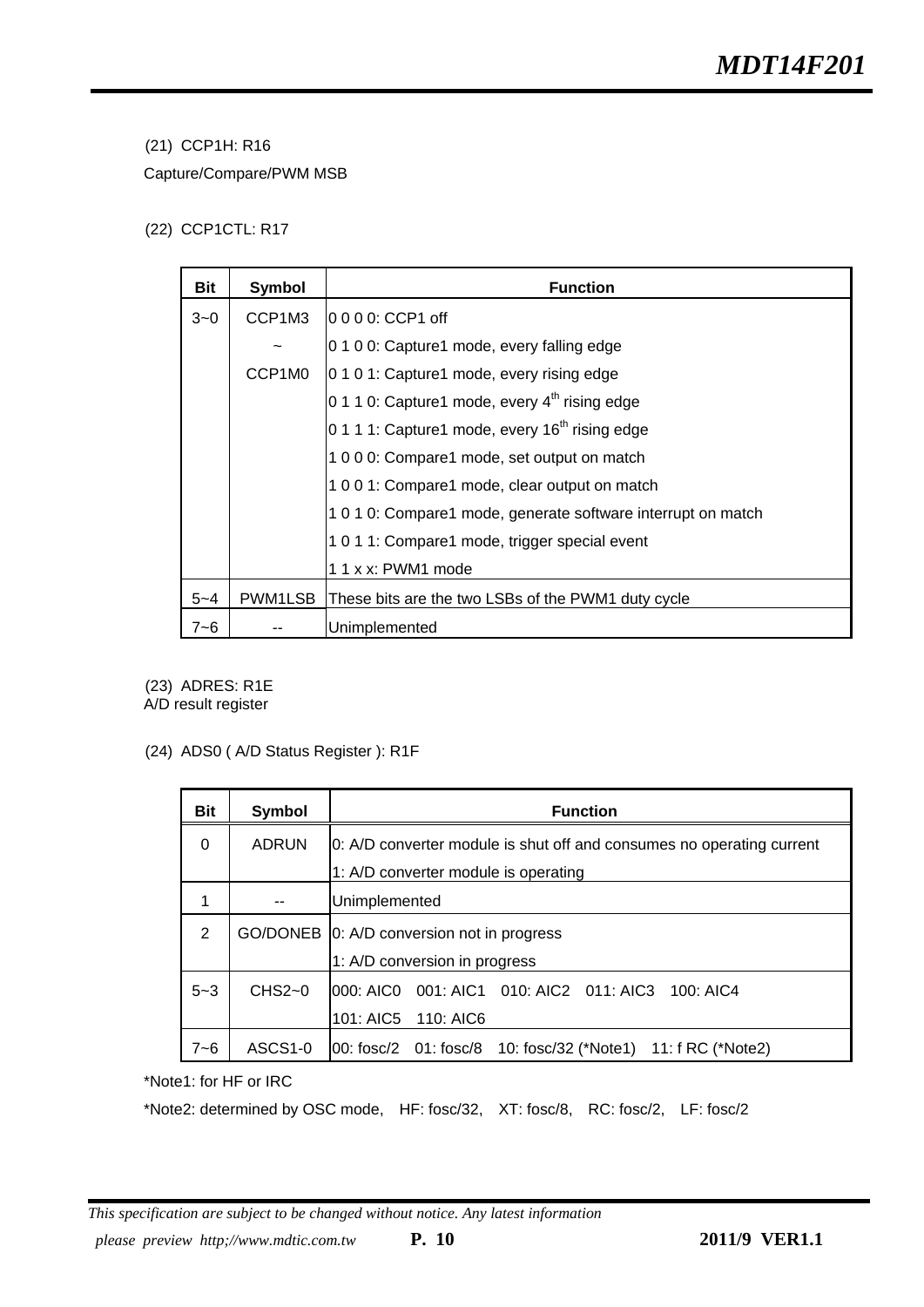#### (25) TMR (Time Mode Register): R81

| <b>Bit</b>     | <b>Symbol</b> |                                                                   | <b>Function</b> |                 |  |  |  |
|----------------|---------------|-------------------------------------------------------------------|-----------------|-----------------|--|--|--|
|                |               | <b>Prescaler Value</b>                                            | RTCC rate       | <b>WDT</b> rate |  |  |  |
|                |               | $\Omega$<br>$\Omega$<br>0                                         | 1:2             | 1:1             |  |  |  |
|                |               | $\Omega$<br>$\mathbf{0}$<br>-1                                    | 1:4             | 1:2             |  |  |  |
|                |               | $\mathbf{1}$<br>$\Omega$<br>0                                     | 1:8             | 1:4             |  |  |  |
|                |               | $\Omega$<br>$\mathbf{1}$<br>1                                     | 1:16            | 1:8             |  |  |  |
| $2 - 0$        | $PS2-0$       | $\mathbf 0$<br>1<br>- 0                                           | 1:32            | 1:16            |  |  |  |
|                |               | $\mathbf{1}$<br>$\mathbf 0$<br>$\overline{1}$                     | 1:64            | 1:32            |  |  |  |
|                |               | 1<br>$\mathbf{1}$<br>$\Omega$                                     | 1:128           | 1:64            |  |  |  |
|                |               | 1<br>1                                                            | 1:256           | 1:128           |  |  |  |
|                | <b>PSC</b>    | Prescaler assignment bit                                          |                 |                 |  |  |  |
| 3              |               | 0: RTCC<br>1: Watchdog Timer                                      |                 |                 |  |  |  |
|                |               | RTCC signal edge                                                  |                 |                 |  |  |  |
| 4              | <b>TCE</b>    | 0: Increment on low-to-high transition on RTCC pin                |                 |                 |  |  |  |
|                |               | 1: Increment on high-to-low transition on RTCC pin                |                 |                 |  |  |  |
|                |               | RTCC signal set                                                   |                 |                 |  |  |  |
| 5              | <b>TCS</b>    | 0: Internal instruction cycle clock<br>1: Transition on RTCC pin  |                 |                 |  |  |  |
|                |               | Interrupt edge select                                             |                 |                 |  |  |  |
| 6              | <b>IES</b>    | 0: Interrupt on falling edge on PB0                               |                 |                 |  |  |  |
|                |               | 1: Interrupt on rising edge on PB0                                |                 |                 |  |  |  |
|                |               | PORTB7~0 pull-hi                                                  |                 |                 |  |  |  |
| $\overline{7}$ | <b>PBPH</b>   | 0: PORTB7~0 pull-hi are enable<br>1: PORTB7~0 pull-hi are disable |                 |                 |  |  |  |

(26) CPIO A (Control Port I/O Mode Register): R85

="0", I/O pin in output mode;

="1", I/O pin in input mode.

(27) CPIO B (Control Port I/O Mode Register): R86

- ="0", I/O pin in output mode;
- ="1", I/O pin in input mode.

(28) CPIO C (Control Port I/O Mode Register): R87

- ="0", I/O pin in output mode;
- ="1", I/O pin in input mode.

(29) CPIO D (Control Port I/O Mode Register): R88

="0", I/O pin in output mode;

="1", I/O pin in input mode.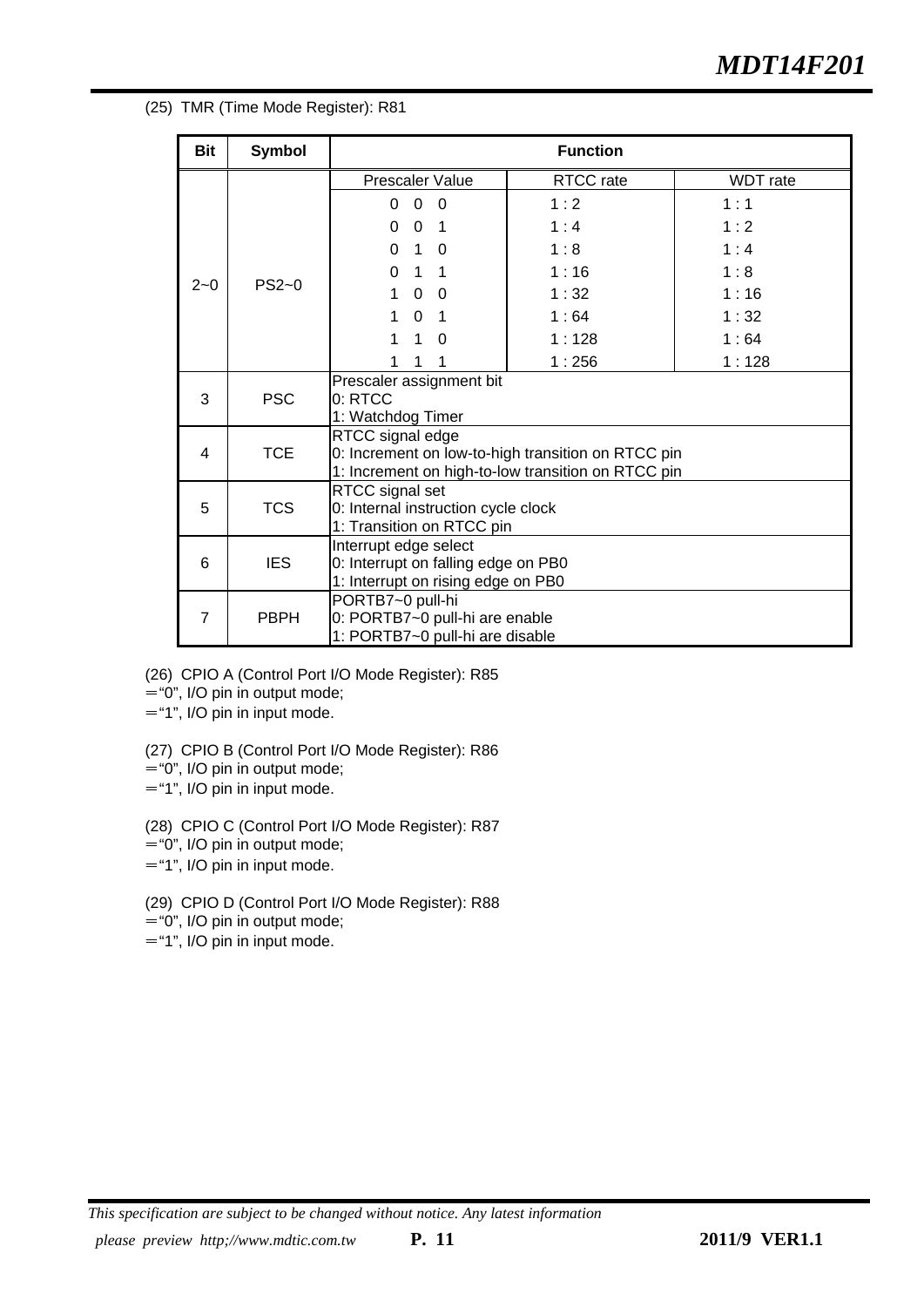#### (30) TTLCTL1: R89

| Bit      | Symbol        | <b>Function</b>                             |
|----------|---------------|---------------------------------------------|
| $\Omega$ | <b>TTLMOD</b> | 0: Disable TTL MODE                         |
|          |               | 1: Enable TTL MODE                          |
|          | <b>OVLEN</b>  | Over load protect enable                    |
|          |               | Clock input division                        |
| $3 - 2$  | PRDIV1~0      | 00=Fosc/2; 01=Fosc/4; 10=Fosc/8; 11=Fosc/16 |
|          |               | Delay time set                              |
|          |               | 0000 : 0 clock                              |
|          |               | 0001 : 1 clock                              |
| $7 - 4$  | PRSCL3~0      | 0010 : 2 clocks                             |
|          |               |                                             |
|          |               | 1111 : 15 clocks                            |

#### (31) PIEB1: R8C

| <b>Bit</b> | <b>Symbol</b> | <b>Function</b>           |
|------------|---------------|---------------------------|
| $\Omega$   | TMR1IE        | TMR1 interrupt enable bit |
|            |               | 0: Disable TMR1 interrupt |
|            |               | 1: Enable TMR1 interrupt  |
| 1          | TMR2IE        | TMR2 interrupt enable bit |
|            |               | 0: Disable TMR2 interrupt |
|            |               | 1: Enable TMR2 interrupt  |
| 2          | CCP1IE        | CCP1 interrupt enable bit |
|            |               | 0: Disable CCP1 interrupt |
|            |               | 1: Enable CCP1 interrupt  |
| $5 - 3$    |               | Unimplemented             |
| 6          | <b>ADIE</b>   | A/D interrupt enable bit  |
|            |               | 0: Disable A/D interrupt  |
|            |               | 1: Enable A/D interrupt   |
|            |               | Unimplemented             |

#### (32) PSTA: R8E

| <b>Bit</b> | Symbol       | <b>Function</b>                                     |  |  |  |  |  |
|------------|--------------|-----------------------------------------------------|--|--|--|--|--|
| 0          | <b>PEDHB</b> | 0: Power-edge detector high level reset occurred    |  |  |  |  |  |
|            |              | 1: No Power-edge detector high level reset occurred |  |  |  |  |  |
|            | <b>PORB</b>  | 10: Power on Reset occurred                         |  |  |  |  |  |
|            |              | 1: No Power on Reset occurred                       |  |  |  |  |  |
| 7~2        |              | Unimplemented                                       |  |  |  |  |  |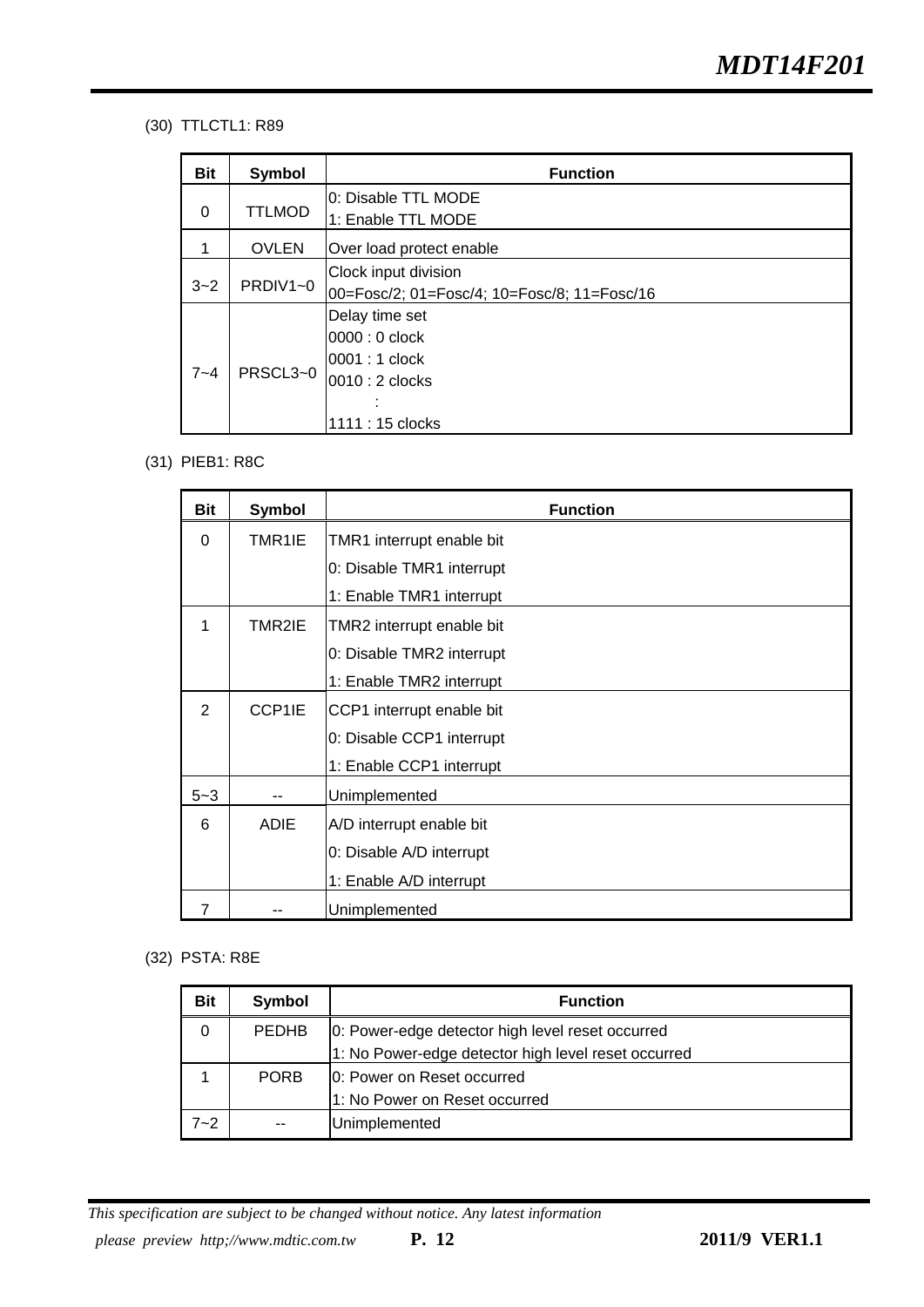(33) PAPHR: R8F

|              | Bit 7 | Bit 6 | Bit 5            | Bit 4 | Bit 3 | Bit 2            | Bit              | Bit 0 |
|--------------|-------|-------|------------------|-------|-------|------------------|------------------|-------|
| <b>PAPHR</b> | PHA7  | PHA6  | PHA <sub>5</sub> |       | PHA3  | PHA <sub>2</sub> | PHA <sub>1</sub> | PHA0  |

Port A Pull\_hi Control Bits  $0 =$  Pull hi disable 1 = Pull\_hi enable

(34) PBPHR: R90

|       | Bit 7 | Bit 6            | Bit 5            | Bit 4 | Bit 3            | Bit 2            | Bit  | Bit 0 |
|-------|-------|------------------|------------------|-------|------------------|------------------|------|-------|
| PBPHR | PHB7  | PHB <sub>6</sub> | PHB <sub>5</sub> | PHB4  | PHB <sub>3</sub> | PHB <sub>2</sub> | PHB1 | PHB0  |

Port B Pull\_hi Control Bits 0 = Pull\_hi disable  $1 =$  Pull\_hi enable

(35) T2PER: R92

Timer2 period

(36) PCPHR: R95

|              | Bit 7 | Bit 6            | Bit 5            | Bit 4 | Bit 3            | Bit 2            | Bit 1            | Bit 0            |
|--------------|-------|------------------|------------------|-------|------------------|------------------|------------------|------------------|
| <b>PCPHR</b> | PHC7  | PHC <sub>6</sub> | PHC <sub>5</sub> | PHC4  | PHC <sub>3</sub> | PHC <sub>2</sub> | PHC <sub>1</sub> | PHC <sub>0</sub> |

Port C Pull\_hi Control Bits  $0 =$  Pull hi disable 1 = Pull\_hi enable

(37) PDPHR: R96

|              | Bit 7 | Bit 6 | Bit 5 | Bit ∠<br>4 | Bit 3            | Bit 2            | Bit 1            | Bit 0            |
|--------------|-------|-------|-------|------------|------------------|------------------|------------------|------------------|
| <b>PDPHR</b> | ٠     |       |       | -          | PHD <sub>3</sub> | PH <sub>D2</sub> | PHD <sub>1</sub> | PH <sub>D0</sub> |

Port D Pull\_hi Control Bits  $0 =$  Pull hi disable

1 = Pull\_hi enable

(38) EEDATA(EEPROM data register.):R9A

|            | Bit 7               | Bit 6 | Bit 5       | Bit 4 | Bit 3        | Bit 2               | Bit 1      | Bit 0 |
|------------|---------------------|-------|-------------|-------|--------------|---------------------|------------|-------|
| TA<br>EEDA | <b>FFN7</b><br>ㄷㄷㄴ/ | EED6  | EED5<br>ᄂᄂ୰ | EED4  | rrno<br>EEDS | <b>FFD0</b><br>EEDZ | EED.<br>ᄂᄂ | EED0  |

(39) EEADR (EEPROM address register):R9B.

|              | Bit 7 | Bit 6 | Bit 5             | Bit 4 | Bit 3 | Bit 2             | Bit 1 | Bit 0        |
|--------------|-------|-------|-------------------|-------|-------|-------------------|-------|--------------|
| <b>EEADR</b> |       | EEAD6 | EEAD <sub>5</sub> | EEAD4 | EEAD3 | EEAD <sub>2</sub> | EEAD1 | <b>EEAD0</b> |

(40) EECON (EEPROM control register 1):R9C.

|               | Bit 7                    | Bit 6 | Bit 5                    | Bit ∠<br>$\overline{\mathbf{A}}$ | Bit 3        | Bit 2 | Bit 1 | Bit C    |
|---------------|--------------------------|-------|--------------------------|----------------------------------|--------------|-------|-------|----------|
| <b>EECON1</b> | $\overline{\phantom{a}}$ | -     | $\overline{\phantom{0}}$ |                                  | <b>WRERR</b> | WREN  | WR    | nг<br>↖∟ |

WRERR : EEPROM Write Error Flag Bit.

0 = The EEPROM write operation completed

1 = The EEPROM write operation is prematurely terminated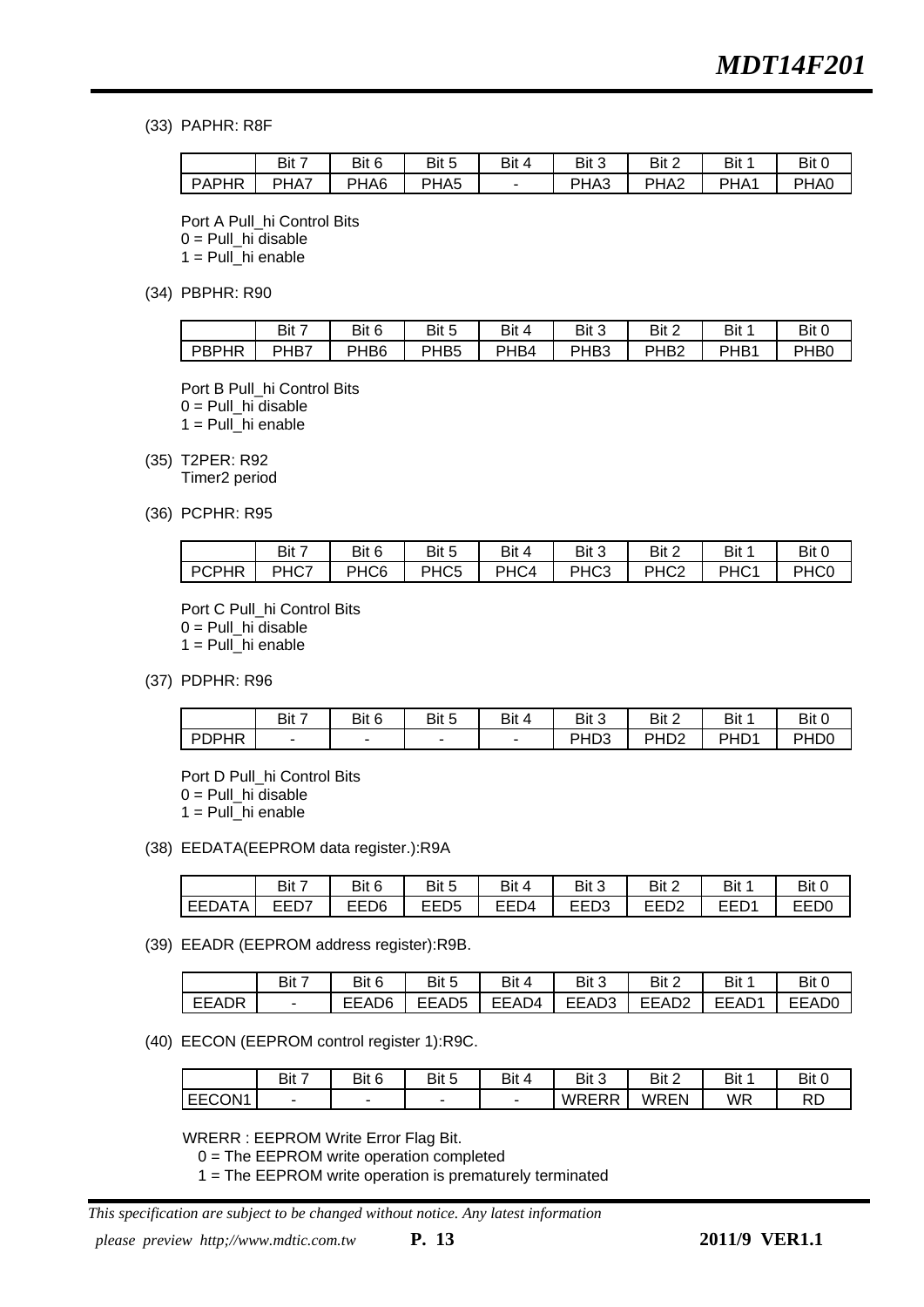(any MCLR reset or any WDT reset during normal operation)

WREN : EEPROM Write Enable Bit.

0 = Inhibits write to the data EEPROM

 $1 =$  Allows write cycles

WR : Write Control Bit.

0 = Write cycle to the data EEPROM is complete

 1 = Initiates a write cycle. (The bit is cleared by hardware once write is complete. The WR bit can only be set (not clear) in software.)

RD : Read Control Bit.

0 = Does not initiate an EEPROM read.

 1 = Initiates an EEPROM read (read takes once cycle. RD is cleared in hardware. The RD bit can only be set (not clear) in software.)

(41) EECON2(EEPROM control register 2): R9D.

|        | Bit 7 | Bit 6 | Bit 5 | Bit 4<br>4 | Bit 3                    | Bit 2 | D1+<br>DIL | Bit C                    |
|--------|-------|-------|-------|------------|--------------------------|-------|------------|--------------------------|
| EECON2 |       |       |       | -          | $\overline{\phantom{a}}$ |       | -          | $\overline{\phantom{a}}$ |

Write only ; Read as "0"

When write data to the EEPROM must write 55/H to EECCON2, and writ AA/H to EECCON2 then set WR bit; the EEPROM can write data inside for write each byte.

Example : Data EEPROM Write

| <b>BSR</b>  | STATUS, PAGE       | ; Select bank1      |
|-------------|--------------------|---------------------|
| <b>BCR</b>  | INTS, GIS          | ; Disable interrupt |
| <b>BSR</b>  | EECON1, WREN       | ; Enable write      |
| LDWI        | 55H                |                     |
| <b>STWR</b> | EECON <sub>2</sub> | ; Write 55/H        |
| LDWI        | 0AAH               |                     |
| <b>STWR</b> | EECON <sub>2</sub> | ; Write AA/H        |
| <b>BSR</b>  | EECON1, WR         | ; Begin write       |

(42) ADS1 (A/D Status Register): R9F

| <b>Bit</b> | Symbol    | <b>Function</b>                                                                                                                                                                                                                                        |
|------------|-----------|--------------------------------------------------------------------------------------------------------------------------------------------------------------------------------------------------------------------------------------------------------|
| $2 - 0$    | $PAVM2-0$ | $ 0\ 0\ 0$ : PA0~3,PA5 = analog input, PA6~7 = analog input, VREF = VDD<br>$0.01$ : PA0~2, PA5 = analog input, PA6~7 = analog input, VREF = PA3                                                                                                        |
|            |           | $0$ 1 0: PA0~3, PA5 = analog input, PA6~7 = digital input, VREF = VDD<br>$0$ 1 1: PA0~2, PA5 = analog input, PA6~7 = digital input, VREF = PA3<br>1 0 0: PA0, 1, 3 = analog input, PA2, 5 = digital I/O, PA6 $\sim$ 7 = digital input,<br>$VREF = VDD$ |
|            |           | 1 0 1: PA0, 1 = analog input, PA2, $5 =$ digital I/O, PA6~7 = digital input,<br>$VREF = PA3$<br>1 1 x PA0~3, $5 =$ digital I/O                                                                                                                         |
|            |           | Unimplemented                                                                                                                                                                                                                                          |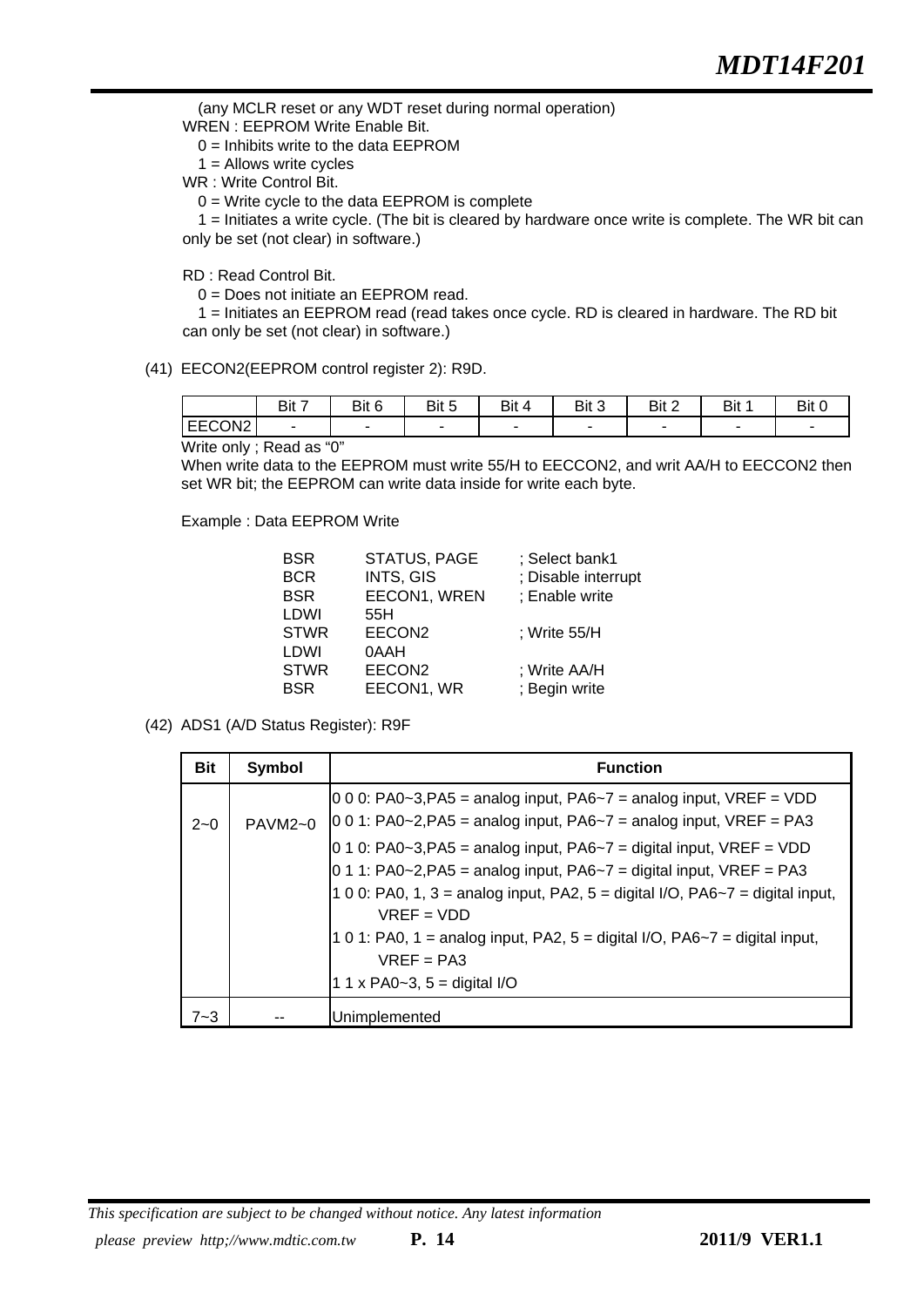Configurable options for FLASH ROM (Set by writer)

| <b>Oscillator Type</b>     |                            |
|----------------------------|----------------------------|
| MDT14F201 P12/S12/K12/LQ12 | MDT14F201 P11/S11/K11/LQ11 |
| Oscillator<br>RC.          | IRC 16M Oscillator         |
| <b>HFXT Oscillator</b>     |                            |
| <b>XTAL Oscillator</b>     |                            |
| <b>LFXT Oscillator</b>     |                            |

**Watchdog Timer control** 

Watchdog timer disable all the time

Watchdog timer enable all the time

| <b>Power-edge Detect</b> |  |
|--------------------------|--|
|--------------------------|--|

Power-edge Detect disable

Low level around 1.8V

Middle level around 2.1V

High level around 3.8V

| <b>Oscillator-start Timer control</b> |  |
|---------------------------------------|--|
| 0 <sub>ms</sub>                       |  |
| 75 <sub>ms</sub>                      |  |
|                                       |  |

| <b>Security state</b>   |
|-------------------------|
| <b>Security Disable</b> |
| <b>Security Enable</b>  |

#### (B) Program Memory

| <b>Address</b> | <b>Description</b>                                                      |
|----------------|-------------------------------------------------------------------------|
| 000-FFF        | Program memory                                                          |
| 000            | The starting address of power on, external reset or WDT time-out reset. |
| 004            | Interrupt vector                                                        |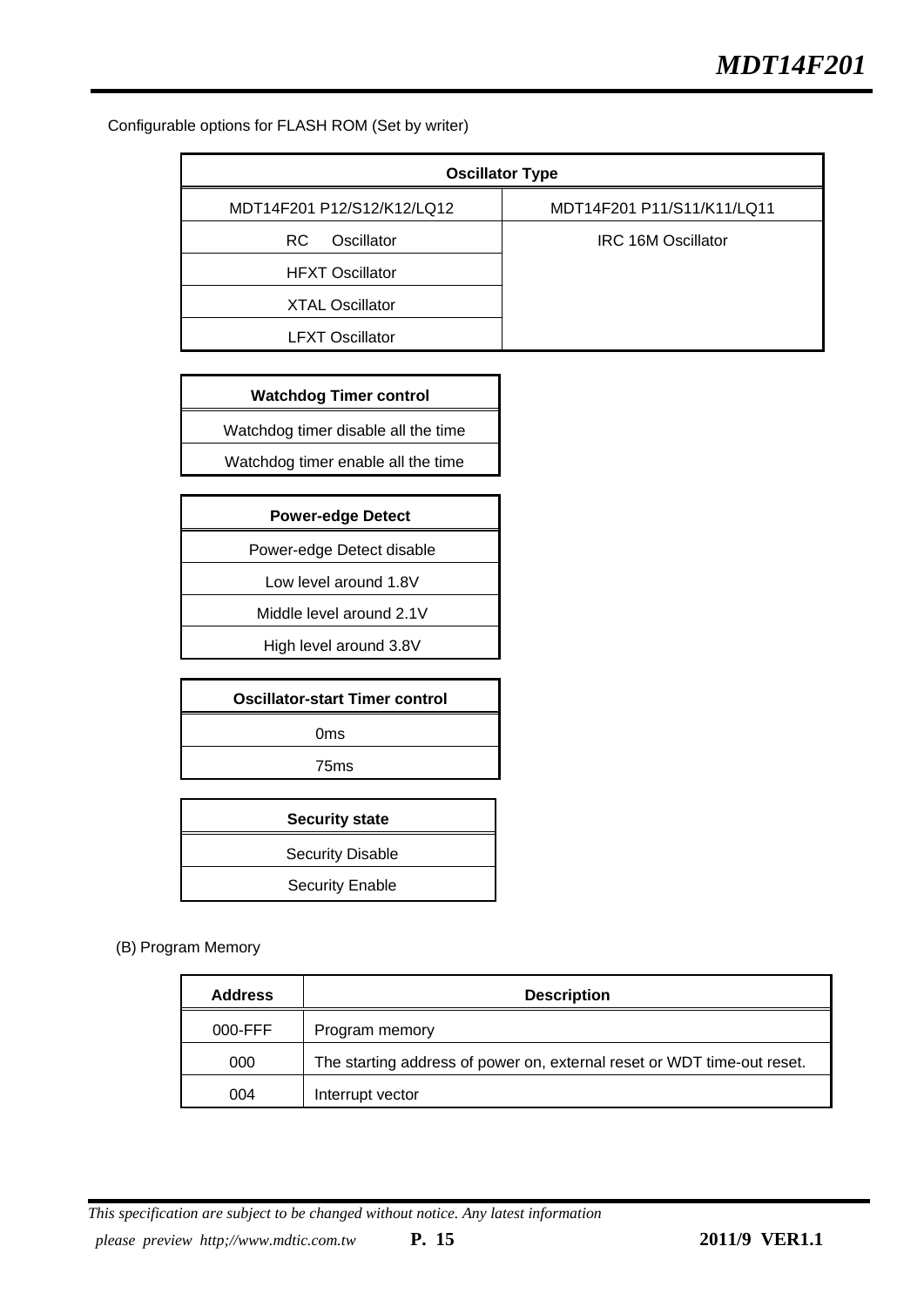# *7. Reset Condition for all Registers*

| <b>Register</b>    | <b>Address</b>  | Power-On Reset,<br>Power edge detector<br>high level Reset | /MCLR or WDT Reset | <b>Wake-up from SLEEP</b> |
|--------------------|-----------------|------------------------------------------------------------|--------------------|---------------------------|
| <b>IAR</b>         | 00h             | N/A                                                        | N/A                | N/A                       |
| <b>RTCC</b>        | 01h             | <b>XXXX XXXX</b>                                           | uuuu uuuu          | uuuu uuuu                 |
| <b>PC</b>          | 0Ah,02h         | 0000 0000 0000                                             | 0000 0000 0000     | $PC+1$                    |
| <b>STATUS</b>      | 03h             | 0001 1xxx                                                  | 000# #uuu          | 000# #uuu                 |
| <b>MSR</b>         | 04h             | <b>XXXX XXXX</b>                                           | uuuu uuuu          | uuuu uuuu                 |
| PORT A             | 05h             | --XX XXXX                                                  | --uu uuuu          | --uu uuuu                 |
| PORT B             | 06h             | <b>XXXX XXXX</b>                                           | uuuu uuuu          | uuuu uuuu                 |
| PORT C             | 07h             | <b>XXXX XXXX</b>                                           | uuuu uuuu          | uuuu uuuu                 |
| PORT D             | 08h             | ---- XXXX                                                  | ---- uuuu          | ---- uuuu                 |
| <b>TTLCTL0</b>     | 09h             | 0000 0000                                                  | 0000 0000          | uuuu uuuu                 |
| <b>PCHLAT</b>      | 0Ah             | $--00000$                                                  | $--00000$          | ---u uuuu                 |
| <b>INTS</b>        | 0 <sub>Bh</sub> | 0000 000x                                                  | 0000 000u          | uuuu uuuu                 |
| PIFB1              | 0Ch             | $-0---000$                                                 | $-0--000$          | -u-- -uuu                 |
| TMR1L              | 0Eh             | <b>XXXX XXXX</b>                                           | uuuu uuuu          | uuuu uuuu                 |
| TMR1H              | 0Fh             | <b>XXXX XXXX</b>                                           | uuuu uuuu          | uuuu uuuu                 |
| T1STA              | 10h             | $-000000$                                                  | --uu uuuu          | --uu uuuu                 |
| TMR <sub>2</sub>   | 11h             | 0000 0000                                                  | 0000 0000          | uuuu uuuu                 |
| T <sub>2</sub> STA | 12h             | $--- 000$                                                  | ---- -uuu          | ---- -uuu                 |
| <b>DBCTL</b>       | 13h             | 0000 0000                                                  | 0000 0000          | uuuu uuuu                 |
| CCP1L              | 15h             | <b>XXXX XXXX</b>                                           | uuuu uuuu          | uuuu uuuu                 |
| CCP1H              | 16h             | <b>XXXX XXXX</b>                                           | uuuu uuuu          | uuuu uuuu                 |
| CCP1CTL            | 17h             | $-000000$                                                  | $-000000$          | --uu uuuu                 |
| <b>ADRES</b>       | 1Eh             | <b>XXXX XXXX</b>                                           | uuuu uuuu          | uuuu uuuu                 |
| ADS0               | 1Fh             | 0000 00-0                                                  | 0000 00-0          | uuuu uu-u                 |
| <b>TMR</b>         | 81h             | 1111 1111                                                  | 1111 1111          | uuuu uuuu                 |
| <b>CPIOA</b>       | 85h             | $-111111$                                                  | $-111111$          | --uu uuuu                 |
| <b>CPIOB</b>       | 86h             | 1111 1111                                                  | 1111 1111          | uuuu uuuu                 |
| <b>CPIOC</b>       | 87h             | 1111 1111                                                  | 1111 1111          | uuuu uuuu                 |
| <b>CPIOD</b>       | 88h             | $--- 1111$                                                 | $--- 1111$         | ---- uuuu                 |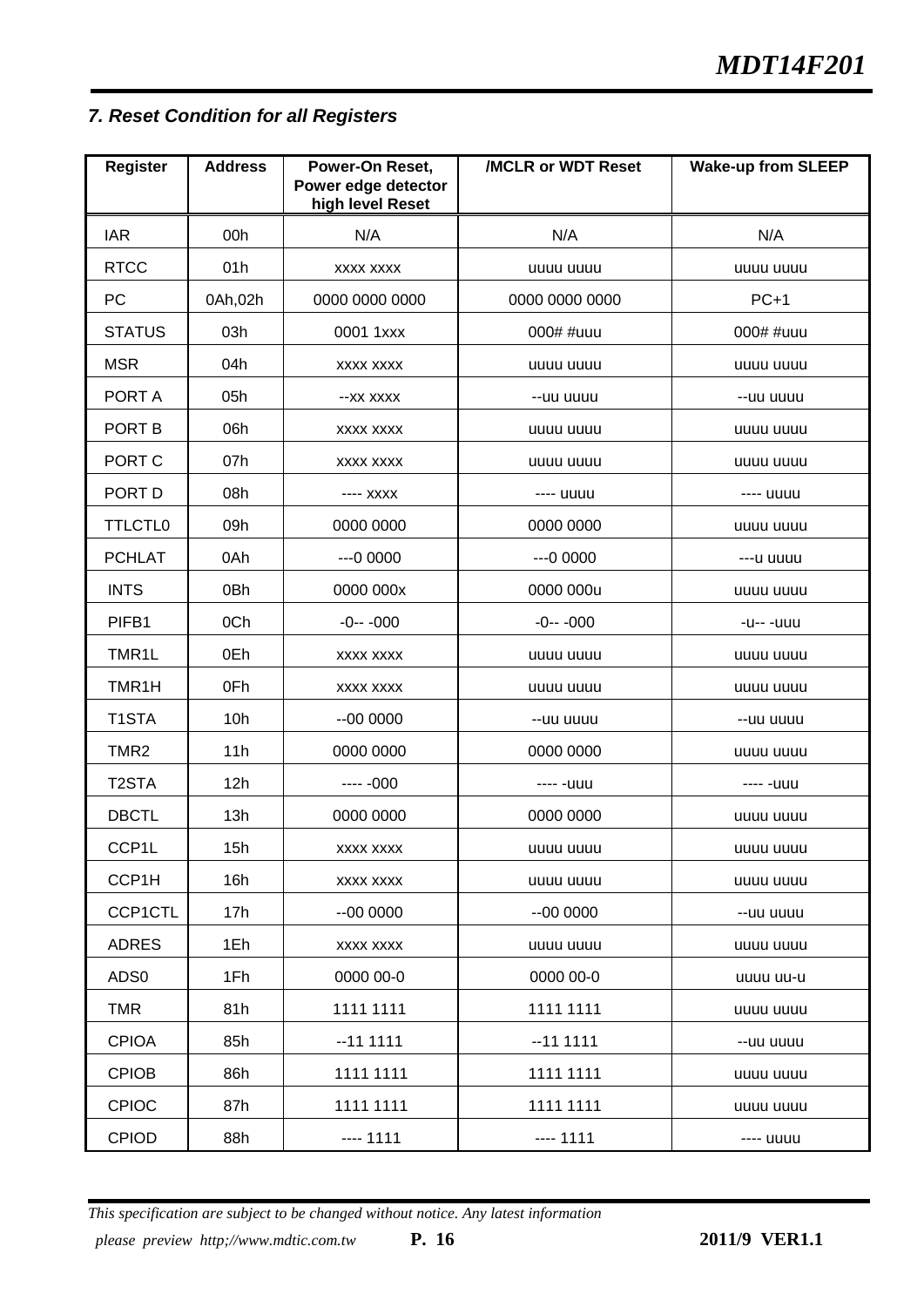# *MDT14F201*

| <b>Register</b>   | <b>Address</b> | Power-On Reset,<br>Power range detector<br>Reset | <b>/MCLR or WDT Reset</b> | <b>Wake-up from SLEEP</b> |
|-------------------|----------------|--------------------------------------------------|---------------------------|---------------------------|
| <b>TTLCTL1</b>    | 89h            | 0000 0000                                        | 0000 0000                 | uuuu uuuu                 |
| PIEB <sub>1</sub> | 8Ch            | $-0--000$                                        | $-0---000$                | -u-- -uuu                 |
| <b>PSTA</b>       | 8Eh            | ---- --0u                                        | $---1111$                 | ---- --uu                 |
| T2PER             | 92h            | 1111 1111                                        | 1111 1111                 | 1111 1111                 |
| ADS <sub>1</sub>  | 9Fh            | $--- 000$                                        | $--- 000$                 | ---- -uuu                 |

Note :  $u=$ unchanged,  $x=$ unknown, -  $=$ unimplemented, read as "0"

 $#$  = value depends on the condition of the following table

| <b>Condition</b>               | Status: bit 4 | Status: bit 3 | PSTA: bit 1 | <b>PSTA: bit 0</b> |
|--------------------------------|---------------|---------------|-------------|--------------------|
| /MCLR reset (not during SLEEP) | u             | u             | u           | u                  |
| /MCLR reset during SLEEP       |               |               |             | u                  |
| WDT reset (not during SLEEP)   |               |               |             | u                  |
| WDT reset during SLEEP         |               |               |             | u                  |
| Power-on reset                 |               |               |             |                    |
| Power-edge high level reset    |               |               |             |                    |

Note :  $u=$ unchanged,  $x=$ unknown, -  $=$ unimplemented, read as "0"

# *8. Instruction Set*

| <b>Instruction Code</b> | <b>Mnemonic</b><br><b>Operands</b> | <b>Function</b>                  | Operating                               | <b>Status</b> |
|-------------------------|------------------------------------|----------------------------------|-----------------------------------------|---------------|
| 010000 00000000         | <b>NOP</b>                         | No operation                     | None                                    |               |
| 010000 00000001         | <b>CLRWT</b>                       | Clear Watchdog timer             | l0→WT                                   | TF, PF        |
| 010000 00000010         | <b>SLEEP</b>                       | Sleep mode                       | $0 \rightarrow WT$ , stop OSC           | TF, PF        |
| 010000 00000011         | TMODE                              | Load W to TMODE register         | $W\rightarrow TMODE$                    | None          |
| 010000 00000100         | RET                                | Return from subroutine           | $State \rightarrow PC$                  | None          |
| 010000 00000rrr         | <b>CPIO</b><br>R                   | Control I/O port register        | $W\rightarrow CPIO$<br>- R              | None          |
| 010001 1rrrrrrr         | <b>STWR</b><br>- R                 | Store W to register              | $W\rightarrow R$                        | None          |
| 011000 trrrrrrr         | LDR $R, t$                         | Load register                    | $R\rightarrow t$                        | Z             |
| 111010 iiiiiiii         | LDWI                               | Load immediate to W              | i→W                                     | None          |
| 010111 trrrrrrr         | SWAPR R, t                         | Swap halves register             | $[R(0-3) \leftrightarrow R(4-7)]$<br>→t | None          |
| 011001 trrrrrrr         | INCR $R, t$                        | Increment register               | $IR + 1 \rightarrow t$                  | Z             |
| 011010 trrrrrrr         | <b>INCRSZ R, t</b>                 | Increment register, skip if zero | $R + 1 \rightarrow t$                   | None          |
| 011011 trrrrrrr         | ADDWR R, t                         | Add W and register               | $W + R \rightarrow t$                   | C, HC, Z      |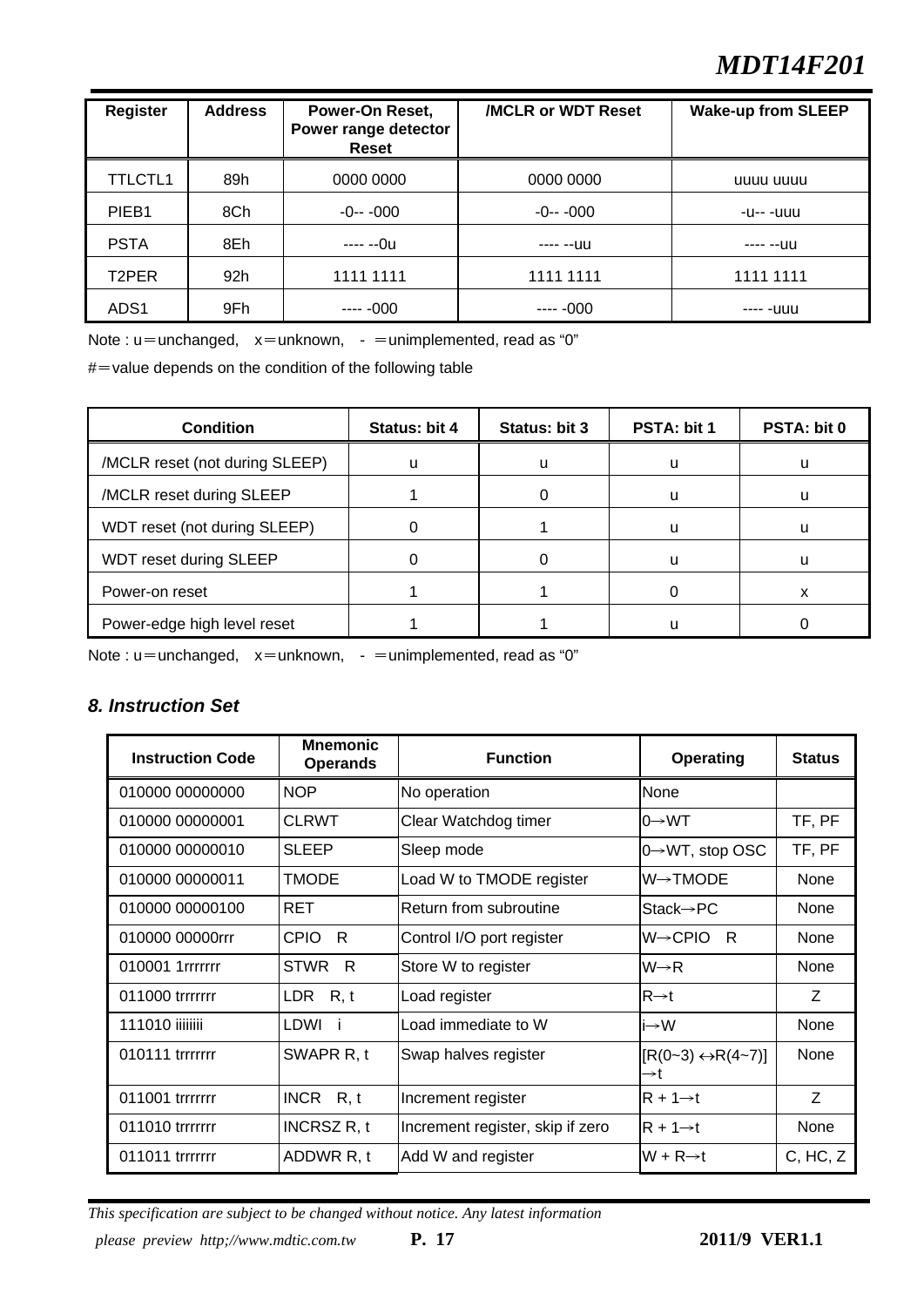# *MDT14F201*

| <b>Instruction Code</b> | <b>Mnemonic</b><br><b>Operands</b> | <b>Function</b>                  | <b>Operating</b>                                                      | <b>Status</b> |
|-------------------------|------------------------------------|----------------------------------|-----------------------------------------------------------------------|---------------|
| 011100 trrrrrrr         | SUBWR R, t                         | Subtract W from register         | $R - W \rightarrow t$ or<br>$(R + / W + 1 \rightarrow t)$             | C, HC, Z      |
| 011101 trrrrrrr         | DECR R, t                          | Decrement register               | $R - 1 \rightarrow t$                                                 | Z             |
| 011110 trrrrrrr         | DECRSZ R, t                        | Decrement register, skip if zero | $R - 1 \rightarrow t$                                                 | None          |
| 010010 trrrrrrr         | ANDWR R, t                         | AND W and register               | $R \cap W \rightarrow t$                                              | Z             |
| 110100 iiiiiiii         | ANDWI i                            | AND W and immediate              | $i \cap W \rightarrow W$                                              | Z             |
| 010011 trrrrrrr         | IORWR R, t                         | Inclu. OR W and register         | $R \cup W \rightarrow t$                                              | Z             |
| 110101 iiiiiiii         | IORWI i                            | Inclu. OR W and immediate        | i ∪ W→W                                                               | Z             |
| 010100 trrrrrrr         | XORWR R, t                         | Exclu. OR W and register         | $R \oplus W \rightarrow t$                                            | Z             |
| 110110 iiiiiiii         | XORWI i                            | Exclu. OR W and immediate        | i ⊕ W→W                                                               | Z             |
| 011111 trrrrrrr         | COMR R, t                          | Complement register              | $/R \rightarrow t$                                                    | Z             |
| 010110 trrrrrrr         | <b>RRR</b><br>R, t                 | Rotate right register            | $R(n) \rightarrow R(n-1),$<br>$C\rightarrow R(7), R(0)\rightarrow C$  | $\mathsf C$   |
| 010101 trrrrrrr         | <b>RLR</b><br>R, t                 | Rotate left register             | $R(n) \rightarrow r(n+1)$ ,<br>$C\rightarrow R(0), R(7)\rightarrow C$ | $\mathsf{C}$  |
| 010000 1xxxxxxx         | <b>CLRW</b>                        | Clear working register           | $0 \rightarrow W$                                                     | Z             |
| 010001 0rrrrrrr         | <b>CLRR</b><br>$\mathsf{R}$        | Clear register                   | $0 \rightarrow R$                                                     | Z             |
| 0000bb brrrrrrr         | <b>BCR</b><br>R, b                 | Bit clear                        | $0 \rightarrow R(b)$                                                  | None          |
| 0010bb brrrrrrr         | <b>BSR</b><br>R, b                 | Bit set                          | $1 \rightarrow R(b)$                                                  | None          |
| 0001bb brrrrrrr         | <b>BTSC</b><br>R, b                | Bit Test, skip if clear          | Skip if $R(b)=0$                                                      | None          |
| 0011bb brrrrrrr         | <b>BTSS</b><br>R, b                | Bit Test, skip if set            | Skip if R(b)=1                                                        | None          |
| 100nnn nnnnnnnn         | <b>LCALL</b><br>n                  | Long CALL subroutine             | $n \rightarrow PC$ ,<br>$PC+1 \rightarrow Steck$                      | None          |
| 101nnn nnnnnnnn         | <b>LJUMP</b><br>n                  | Long JUMP to address             | $n \rightarrow PC$                                                    | None          |
| 110111 iiiiiiii         | ADDWI i                            | Add immediate to W               | W+i→W                                                                 | C,HC, Z       |
| 110001 iiiiiiii         | <b>RTWI</b><br>Ť                   | Return, place immediate to W     | Stack→PC,i→W                                                          | None          |
| 111000 iiiiiiii         | <b>SUBWI</b><br>j.                 | Subtract W from immediate        | i-W→W                                                                 | C,HC, Z       |
| 010000 00001001         | <b>RTFI</b>                        | Return from interrupt            | Stack→PC,1→GIS                                                        | None          |

Note:

| W            | ÷  | Working register                              | b   |   | <b>Bit position</b>      |
|--------------|----|-----------------------------------------------|-----|---|--------------------------|
| WT.          | t. | Watchdog timer                                |     |   | Target                   |
| <b>TMODE</b> | ÷  | TMODE mode register                           |     | 0 | : Working register       |
| <b>CPIO</b>  | ÷  | Control I/O port register                     |     |   | : General register       |
| <b>TF</b>    | ÷  | Timer overflow flag                           | R.  | ÷ | General register address |
| <b>PF</b>    | ÷  | Power loss flag                               | С   |   | Carry flag               |
| <b>PC</b>    | ÷. | Program Counter                               | HC: |   | Half carry               |
| <b>OSC</b>   | ÷  | Oscillator                                    | Z.  |   | Zero flag                |
| Inclu.       | ÷  | <b>Inclusive</b><br>$^{\prime}$ U $^{\prime}$ |     |   | Complement               |
| Exclu.       | ÷  | Exclusive<br>$\cdot \oplus \cdot$             | x   |   | Don't care               |
| <b>AND</b>   | :  | Logic AND $\cap$                              |     |   | Immediate data (8 bits)  |
|              |    |                                               | n   |   | Immediate address        |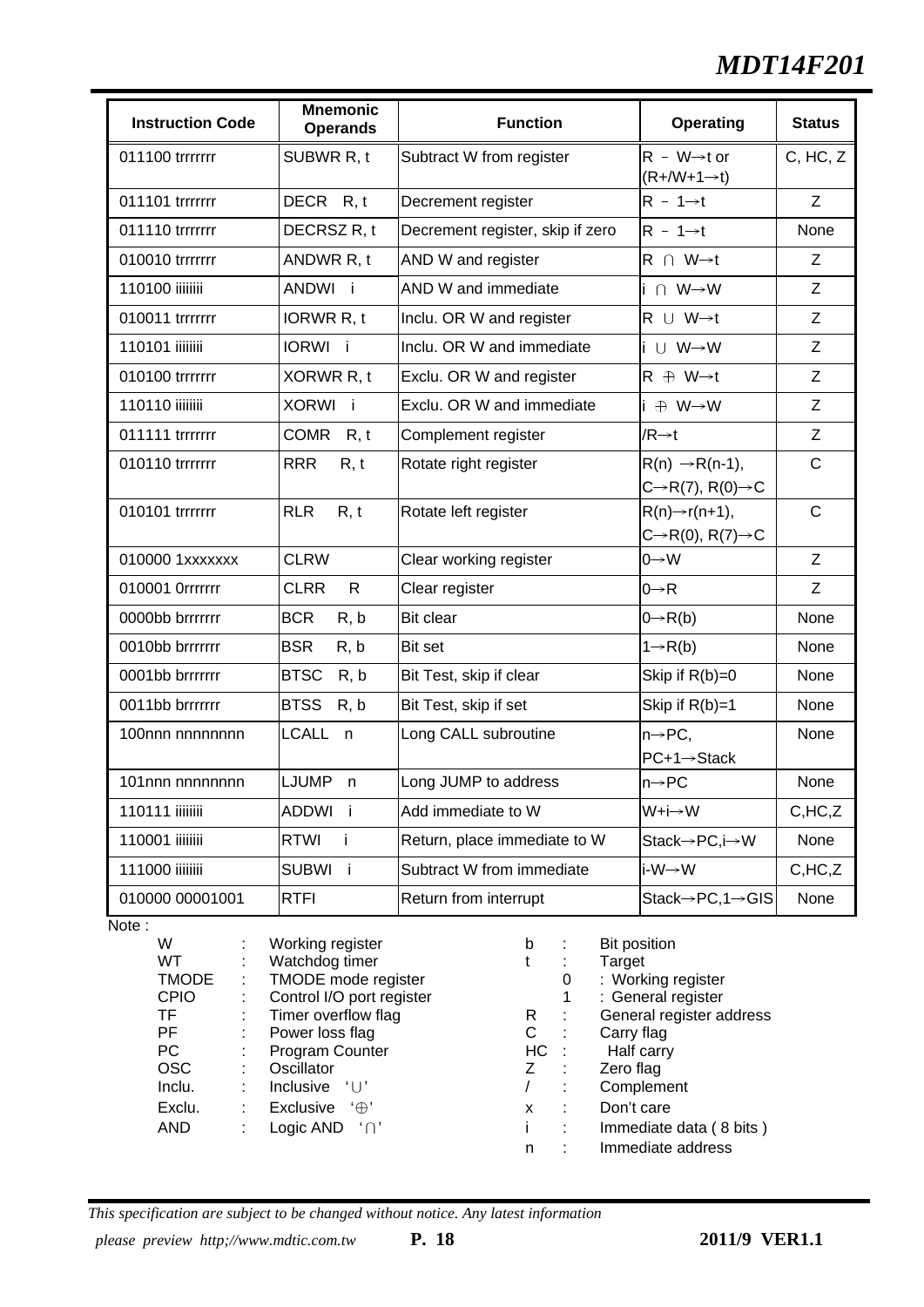# *9.Electrical Characteristics*

\*Note: Temperature=25°C

 $(a)$   $\cdot$  Operation Current::

| <b>WORK</b> | OSC TYPE:IRC PUT:75ms WDT:disable PED:Disable |
|-------------|-----------------------------------------------|
|             | 16MHz<br>IC <sub>1</sub>                      |
| 6.4V        | 6.04m                                         |
| 6.0V        | 5.47m                                         |
| 5.0V        | 4.14m                                         |
| 4.0V        | 2.99m                                         |
| 3.0V        | 2.04m                                         |
| 2.5V        | 1.63m                                         |

| <b>SLEEP</b> | OSC TYPE:IRC PUT:75ms WDT:Enable PED:Disable |
|--------------|----------------------------------------------|
|              | 16MHz<br>IC <sub>1</sub>                     |
| 6.4V         | 11.8u                                        |
| 6.0V         | 10.2u                                        |
| 5.0V         | 6.4u                                         |
| 4.0V         | 3.6u                                         |
| 3.0V         | 1.6u                                         |
| 2.5V         | 1.0 <sub>u</sub>                             |

| WORK            | OSC TYPE:HF PUT:75ms WDT:Disable PED:Disable |                   |                   |  |
|-----------------|----------------------------------------------|-------------------|-------------------|--|
| IC <sub>1</sub> | 4M C:20                                      | 10M C:20P         | 20M C:20P         |  |
| 5.0V            | 1.53m                                        | 3.03 <sub>m</sub> | 5.11m             |  |
| 4.0V            | 1.02m                                        | 2.16m             | 3.73m             |  |
| 3.0V            | 642u                                         | 1.42m             | 2.51 <sub>m</sub> |  |
| 2.5V            | 483u                                         | 1.10m             | 1.98m             |  |
| 2.3V            | 427u                                         | 990u              | 1.77m             |  |

| <b>WORK</b> |      | OSC TYPE:LF PUT:75ms WDT:Disable PED:Disable |                 |  |
|-------------|------|----------------------------------------------|-----------------|--|
| VDD=5V      |      |                                              | IC <sub>1</sub> |  |
|             | 4.7K | 5.26M                                        | 2.15m           |  |
|             | 10K  | 2.68M                                        | 1.20m           |  |
| 20p         | 47K  | 604.84K                                      | 440u            |  |
|             | 100K | 289.86K                                      | 325u            |  |
|             | 300K | 97.40K                                       | 254u            |  |
|             | 470K | 61.98K                                       | 240u            |  |
|             | 4.7K | 1.72M                                        | 1.34m           |  |
|             | 10K  | 857.14K                                      | 770u            |  |
|             | 47K  | 189.87K                                      | 338u            |  |
| 100p        | 100K | 90.36K                                       | 275u            |  |
|             | 300K | 30.30K                                       | 235u            |  |
|             | 470K | 19.11K                                       | 226u            |  |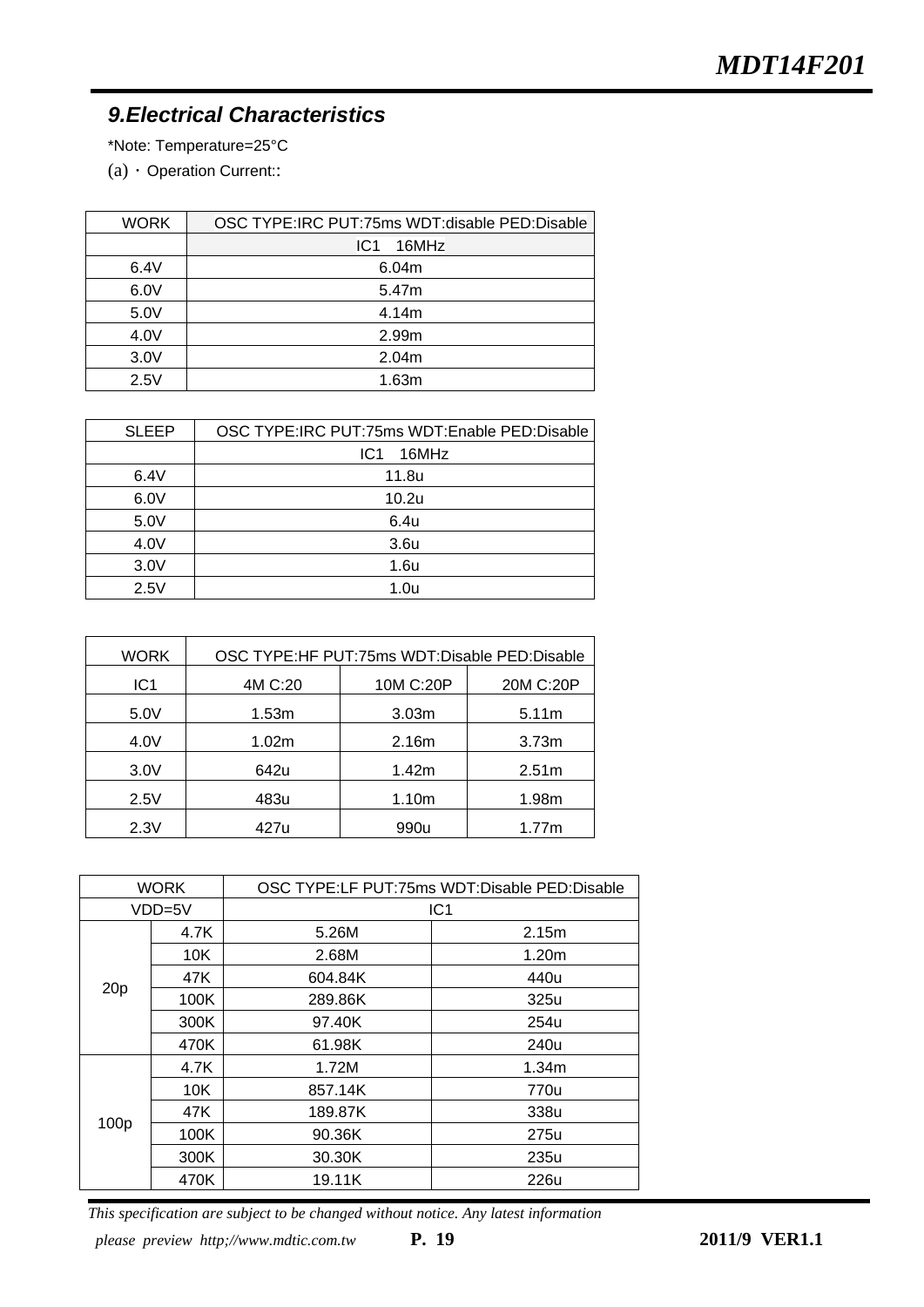| <b>WORK</b> |      | OSC TYPE:LF PUT:75ms WDT:Disable PED:Disable |                 |  |  |
|-------------|------|----------------------------------------------|-----------------|--|--|
| VDD=5V      |      |                                              | IC <sub>1</sub> |  |  |
|             | 4.7K | 691.24K                                      | 1.09m           |  |  |
| 300p        | 10K  | 340.91K                                      | 639u            |  |  |
|             | 47K  | 75.00K                                       | 310u            |  |  |
|             | 100K | 35.50K                                       | 262u            |  |  |
|             | 300K | 11.90K                                       | 229u            |  |  |
|             | 470K | 7.58K                                        | 222u            |  |  |

#### $(b)$  Output Voltage (VDD = 5V /3V):

| (@VDD=5V)      |        | PA                | PA4<br>(open drain) |             | <b>PB</b> |             | РC                                      |       | PD                |
|----------------|--------|-------------------|---------------------|-------------|-----------|-------------|-----------------------------------------|-------|-------------------|
| Output         | HIGH   | _OW               | <b>LOW</b>          | <b>HIGH</b> | _OW       | <b>HIGH</b> | .OW                                     | HIGH  | ∟OW               |
| condition=5mA  | 4.58V  | 117.5 mV          | 195.8 mV            | 4.56V       | 119.4 mV  | 4.57V       | $1117.9$ mV                             | 4.58V | 119.2mV           |
| condition=20mA | 3.48V  | 488 mV            | 813 mV              | 3.44V       | 497 mV    | 3.41V       | 489 mV                                  | 3.54V | 497 mV            |
| Input          | 36.2mA | $61.2 \text{ mA}$ | 42.2 mA             |             |           |             | 36.1 mA 60.8 mA 35.9 mA 59.5 mA 36.1 mA |       | $60.5 \text{ mA}$ |

| (@VDD=3V)      |                  | РA         | PA4<br>(open drain) |             | PB               |             | РC               |                  | <b>PD</b> |
|----------------|------------------|------------|---------------------|-------------|------------------|-------------|------------------|------------------|-----------|
| Output         | <b>HIGH</b>      | <b>LOW</b> | LOW                 | <b>HIGH</b> | LOW              | <b>HIGH</b> | <b>LOW</b>       | HIGH             | LOW       |
| condition=5mA  | 2.45V            | 148 mV     | 322 mV              | 2.44V       | 151 mV           | 2.24V       | $150 \text{ mV}$ | 2.44V            | 151 mV    |
| condition=10mA | 1.83V            | 310 mV     | 726 mV              | 1.8V        | $316 \text{ mV}$ | 1.8V        | $316 \text{ mV}$ | 1.8V             | 317 mV    |
| Input          | 14.32 mA 30.4 mA |            | $17.3 \text{ mA}$   | 14.18<br>mA | 30.1 mA          | 14.24<br>mA |                  | 29.2 mA 14.15 mA | 30 mA     |

#### Max output driver

| VDD.             | 5V                 | 3V                 |  |
|------------------|--------------------|--------------------|--|
| Max driver       | PA output pin*5    | PA output pin*5    |  |
| Sourse current h | 166.5mA            | 105.6mA            |  |
| Sink current I   | 250 <sub>m</sub> A | 154.4mA            |  |
| Max driver       | PB output pin*8    | PB output pin*8    |  |
| Sourse current h | 250 <sub>m</sub> A | 107.1mA            |  |
| Sink current I   | 250 <sub>m</sub> A | 200 <sub>m</sub> A |  |
| Max driver       | PC output pin*8    | PC output pin*8    |  |
| Sourse current h | 250 <sub>m</sub> A | 150.4mA            |  |
| Sink current I   | 250 <sub>m</sub> A | 210 <sub>m</sub> A |  |
| Max driver       | PD output pin*4    | PD output pin*4    |  |
| Sourse current h | 136.8mA            | 55.2mA             |  |
| Sink current I   | 220mA              | 111.3mA            |  |

### $(C)$  Input Voltage (VDD = 5V/3V):

| (@VDD=5V)   | PA0~3,5     | PA4       | PB         | PC        | PD        |
|-------------|-------------|-----------|------------|-----------|-----------|
|             | TTL         | <b>ST</b> | TTL        | <b>ST</b> | <b>ST</b> |
| <b>HIGH</b> | 1.658V      | 3.4V      | 1.60V      | 2.84V     | 2.96V     |
| <b>LOW</b>  | 1.454V      | 2.08V     | 1.52V      | 1.28V     | 1.28V     |
| (@VDD=3V)   | $PA0 - 3,5$ | PA4       | PB.        | <b>PC</b> | PC        |
|             | <b>TTL</b>  | <b>ST</b> | <b>TTL</b> | <b>ST</b> | <b>ST</b> |
| <b>HIGH</b> | 1.20V       | 2.0V      | 1.20V      | 1.64V     | 1.76V     |
| LOW         | 1.12V       | 1.52V     | 1.12V      | 1.00V     | 1.00V     |